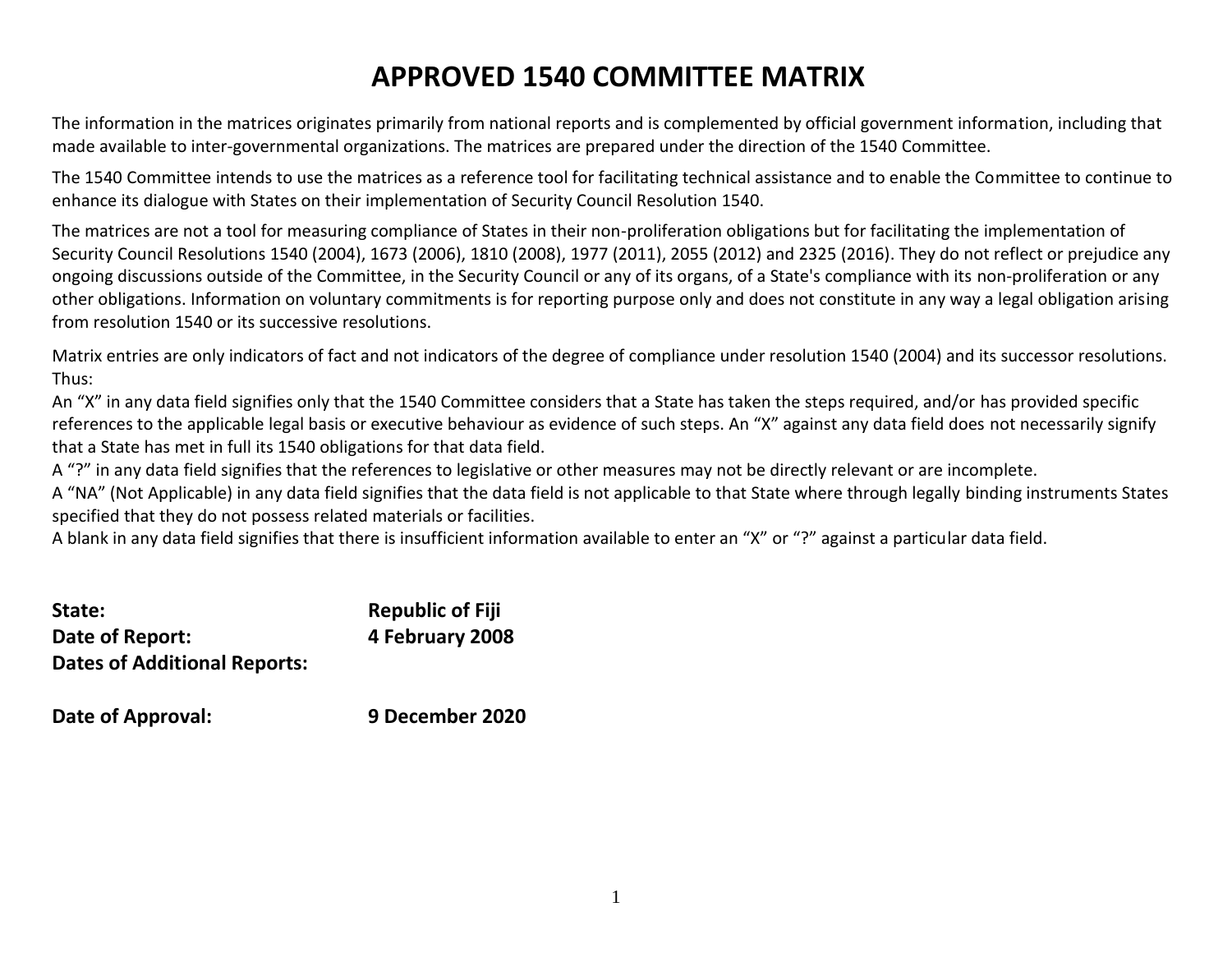## **I. OP 1 and related matters from OP 5, OP 8 (a), (b), (c) and OP10**

|                | <b>Adherence to legally binding</b><br>instruments, membership of<br>organisations, participation<br>in arrangements and<br>statements made. | Relevant information (i.e. signing, deposit of instrument of accession, ratification, etc) |  |  |  |  |  |  |  |
|----------------|----------------------------------------------------------------------------------------------------------------------------------------------|--------------------------------------------------------------------------------------------|--|--|--|--|--|--|--|
| 1              | Nuclear Non-<br><b>Proliferation Treaty</b><br>(NPT)                                                                                         | Deposit 21 July 1972                                                                       |  |  |  |  |  |  |  |
| $\overline{2}$ | Nuclear Weapons Free<br>Zone/ Protocol(s)                                                                                                    | South Pacific Nuclear Free Zone Treaty (the Treaty of Rarotonga): Deposit 4 October 1985   |  |  |  |  |  |  |  |
| $\overline{3}$ | International<br>Convention for the<br>Suppression of Acts of<br><b>Nuclear Terrorism</b>                                                    | Deposit 15 May 2008                                                                        |  |  |  |  |  |  |  |
| 4              | Convention on Physical<br>Protection of Nuclear<br>Material (CPPNM)                                                                          | Deposit 23 May 2008                                                                        |  |  |  |  |  |  |  |
| 5              | 2005 Amendment to the<br><b>CPPNM</b>                                                                                                        | Deposit 22 June 2008                                                                       |  |  |  |  |  |  |  |
| 6              | Comprehensive Nuclear-<br>Test-Ban Treaty (CTBT)<br>(not in force)                                                                           | Deposit 10 October 1996                                                                    |  |  |  |  |  |  |  |
| $\overline{7}$ | <b>Chemical Weapons</b><br>Convention (CWC)                                                                                                  | Deposit 20 January 1993                                                                    |  |  |  |  |  |  |  |
| 8              | <b>Biological Weapons</b><br>Convention (BWC)                                                                                                | Deposit 4 September 1973                                                                   |  |  |  |  |  |  |  |
| 9              | Geneva Protocol of 1925                                                                                                                      | Deposit 21 March 1973                                                                      |  |  |  |  |  |  |  |
| 10             | 1997 International<br>Convention for the<br><b>Suppression of Terrorist</b><br><b>Bombings</b>                                               | Deposit 15 May 2008                                                                        |  |  |  |  |  |  |  |
| 11             | 1999 International<br>Convention for the<br>Suppression of the<br><b>Financing of Terrorism</b>                                              | Deposit 15 May 2008                                                                        |  |  |  |  |  |  |  |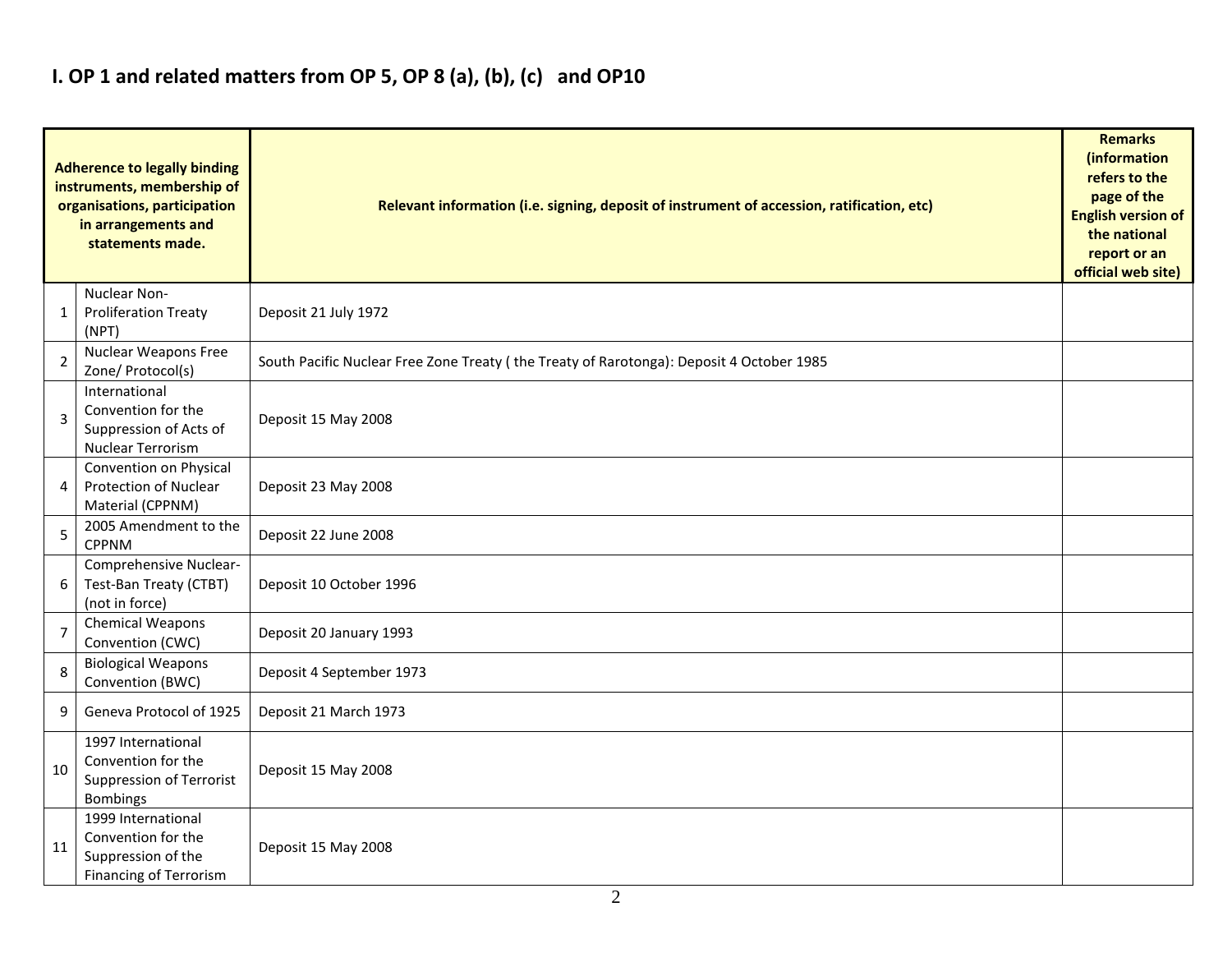|    | 2005 Protocol to the        |                                                                                                                        |  |  |  |  |  |  |
|----|-----------------------------|------------------------------------------------------------------------------------------------------------------------|--|--|--|--|--|--|
|    | Convention for the          |                                                                                                                        |  |  |  |  |  |  |
| 12 | suppression of unlawful     | Deposit 21 May 2008                                                                                                    |  |  |  |  |  |  |
|    | acts against the safety of  |                                                                                                                        |  |  |  |  |  |  |
|    | maritime navigation         |                                                                                                                        |  |  |  |  |  |  |
|    | 2005 Protocol to the        |                                                                                                                        |  |  |  |  |  |  |
|    | Protocol for the            |                                                                                                                        |  |  |  |  |  |  |
| 13 | suppression of unlawful     | Deposit 21 May 2008                                                                                                    |  |  |  |  |  |  |
|    | acts against the safety of  |                                                                                                                        |  |  |  |  |  |  |
|    | fixed platforms located     |                                                                                                                        |  |  |  |  |  |  |
|    | on the continental shelf    |                                                                                                                        |  |  |  |  |  |  |
|    | 2010 Convention on the      |                                                                                                                        |  |  |  |  |  |  |
|    | Suppression of Unlawful     |                                                                                                                        |  |  |  |  |  |  |
| 14 | Acts Relating to            |                                                                                                                        |  |  |  |  |  |  |
|    | <b>International Civil</b>  |                                                                                                                        |  |  |  |  |  |  |
|    | Aviation                    |                                                                                                                        |  |  |  |  |  |  |
|    | Other relevant regional     | Convention to Ban the Importation into Forum Islands Countries of Hazardous and Radioactive Wastes and to Control the  |  |  |  |  |  |  |
| 15 | legally binding             | Transboundary Movement and Management of Hazardous Wastes within the South Pacific Region (Waigani Convention)         |  |  |  |  |  |  |
|    | instruments                 |                                                                                                                        |  |  |  |  |  |  |
| 16 | <b>International Atomic</b> | Since 2 November 2012                                                                                                  |  |  |  |  |  |  |
|    | Energy Agency (IAEA)        | Member of the Proliferation Security Initiative (PSI)                                                                  |  |  |  |  |  |  |
| 17 | Directly relevant           | Partnership Agreement between the members of the African, Caribbean and Pacific Group of States and of the European    |  |  |  |  |  |  |
|    | Arrangements                | Community and its Member States (Cotonou Agreement)                                                                    |  |  |  |  |  |  |
|    |                             | Hague Code of Conduct                                                                                                  |  |  |  |  |  |  |
|    | Statement on non-           |                                                                                                                        |  |  |  |  |  |  |
|    | provision of WMD and        | State reported that it does not support or provide any form of assistance to non-State actors to develop, acquire,     |  |  |  |  |  |  |
| 18 | related materials to        | manufacture, possess, transport, transfer or use nuclear, chemical or biological weapons and their means of delivery.  |  |  |  |  |  |  |
|    | non-State actors            |                                                                                                                        |  |  |  |  |  |  |
|    |                             | Asia/Pacific Group on Money Laundering (APG)                                                                           |  |  |  |  |  |  |
|    |                             | <b>INTERPOL</b>                                                                                                        |  |  |  |  |  |  |
|    |                             | World Health Organization (WHO)                                                                                        |  |  |  |  |  |  |
|    | Membership in relevant      | World Organisation for Animal Health (OIE)                                                                             |  |  |  |  |  |  |
| 19 | international, regional     | International Maritime Organization (IMO)                                                                              |  |  |  |  |  |  |
|    | or sub-regional             | Pacific Islands Forum (PIF)                                                                                            |  |  |  |  |  |  |
|    | organisations               | <b>Pacific Transnational Crimes Network</b>                                                                            |  |  |  |  |  |  |
|    |                             | Oceania Customs Organisation (OCO)                                                                                     |  |  |  |  |  |  |
|    |                             | Egmont Group (of FIUs)                                                                                                 |  |  |  |  |  |  |
|    |                             | World Customs Organization (WCO) and its Framework of Standards to Secure and Facilitate Global Trade (SAFE) Programme |  |  |  |  |  |  |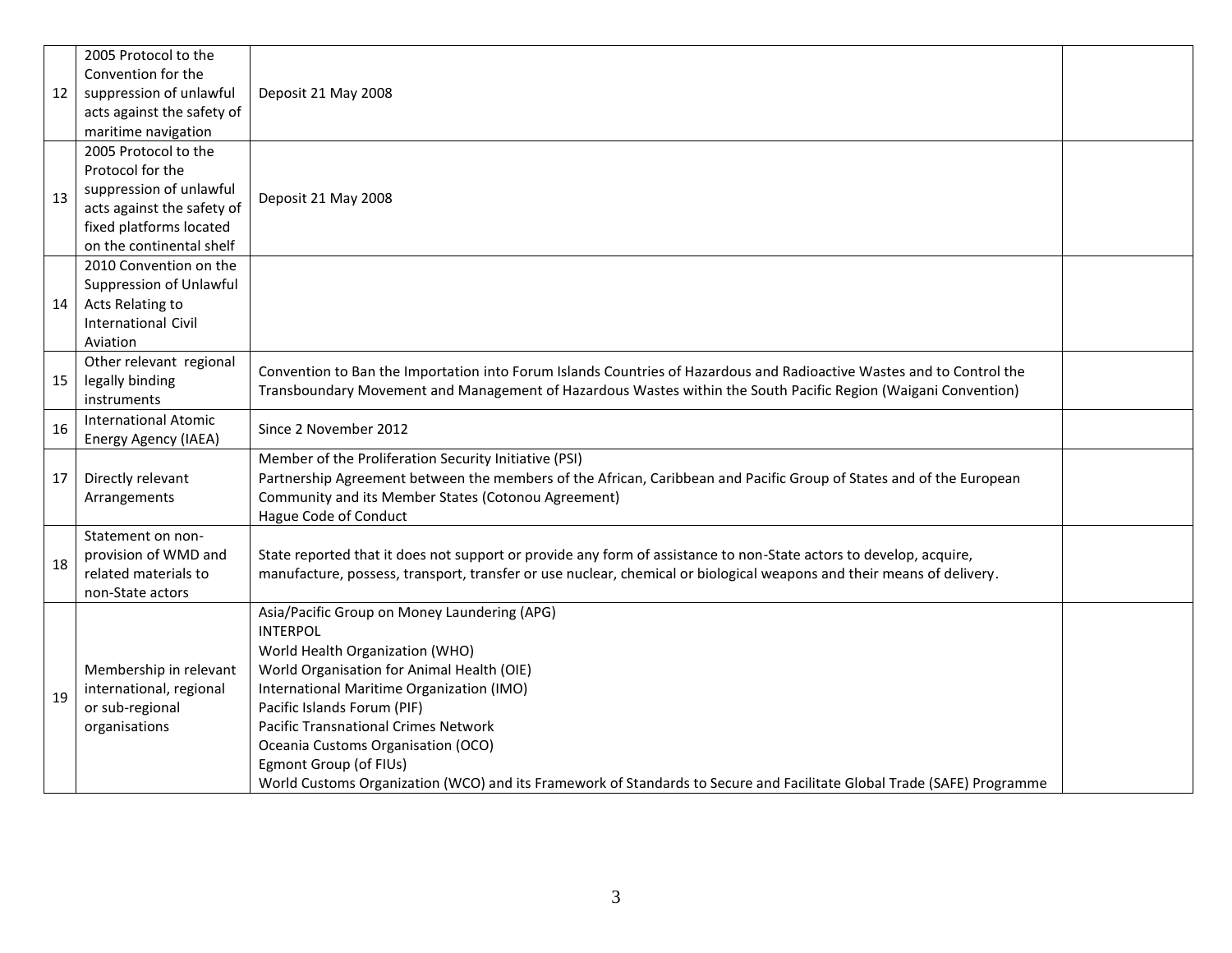### **II. OP 2 - Nuclear Weapons (NW), Chemical Weapons (CW) and Biological Weapons (BW)**

| <b>National legislation which</b><br>prohibits persons or entities |                                                         |   |                                             |                | <b>National legal framework</b>                              |    |                        |                           |                                                                       |                |
|--------------------------------------------------------------------|---------------------------------------------------------|---|---------------------------------------------|----------------|--------------------------------------------------------------|----|------------------------|---------------------------|-----------------------------------------------------------------------|----------------|
|                                                                    | to engage in one of the<br>following activities and its |   | $X$ /?<br>$\mathbf{c}$<br>$\mathbf{B}$<br>N |                | Source document of national implementation                   |    | $X$ /?<br>$\mathbf{c}$ | $\mathbf{B}$              | <b>Source document</b>                                                | <b>Remarks</b> |
|                                                                    | enforcement                                             |   | W<br>W                                      | W              | law                                                          | N. | w w w                  |                           |                                                                       |                |
|                                                                    |                                                         |   |                                             |                | NW/CW:<br>Arms and Ammunition Act 2003, Sections 2, 3,<br>10 |    |                        |                           | NW/CW:<br>Arms and Ammunition Act 2003, Section 51-53<br>and Schedule |                |
| 1                                                                  | manufacture                                             | X | Χ                                           | $\pmb{\times}$ | CW:<br>Chemical Weapons Convention Act 2005,<br>Section 9    | X  | X                      | $\boldsymbol{\mathsf{X}}$ | CW:<br>Chemical Weapons Convention Act 2005,<br>Sections 9-10         |                |
|                                                                    |                                                         |   |                                             |                | BW:<br>Biological and Toxin Weapons Decree 2011, art<br>6    |    |                        |                           | BW:<br>Biological and Toxin Weapons Decree 2011, art<br>27            |                |
|                                                                    |                                                         |   |                                             |                | NW/CW:<br>Arms and Ammunition Act 2003, Section 15           |    |                        |                           | NW/CW:<br>Arms and Ammunition Act 2003, Section 51-53<br>and Schedule |                |
| 2                                                                  | acquire                                                 | X | х                                           | $\mathsf{X}$   | CW:<br>Chemical Weapons Convention Act 2005,<br>Section 9    | Χ  | x                      | $\boldsymbol{\mathsf{X}}$ | CW:<br>Chemical Weapons Convention Act 2005,<br>Sections 9-10         |                |
|                                                                    |                                                         |   |                                             |                | BW:<br>Biological and Toxin Weapons Decree 2011, art<br>6    |    |                        |                           | BW:<br>Biological and Toxin Weapons Decree 2011, art<br>27            |                |
|                                                                    |                                                         |   |                                             |                | NW/CW:<br>Arms and Ammunition Act 2003, Sections 4, 10       |    |                        |                           | NW/CW:<br>Arms and Ammunition Act 2003, Section 53<br>and Schedule    |                |
| 3                                                                  | possess                                                 | X | X                                           | $\pmb{\times}$ | CW:<br>Chemical Weapons Convention Act 2005,<br>Section 9    | X  | X                      | $\mathsf{X}$              | CW:<br>Chemical Weapons Convention Act 2005,<br>Sections 9-10         |                |
|                                                                    |                                                         |   |                                             |                | BW:<br>Biological and Toxin Weapons Decree 2011, art         |    |                        |                           | BW:<br>Biological and Toxin Weapons Decree 2011, art                  |                |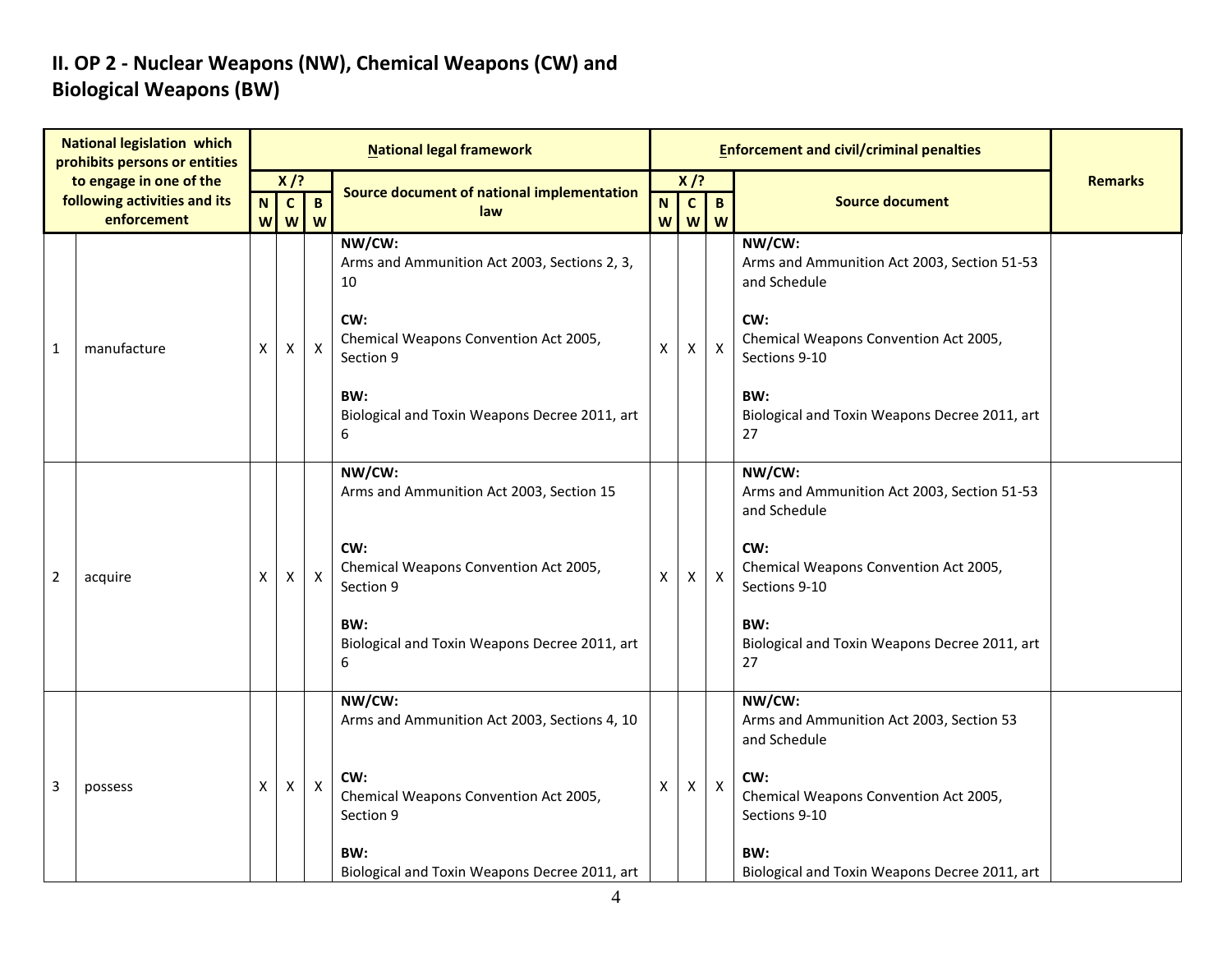|   |           |   |                    |              | 6                                                                                                                           |   |   |              | 27                                                                                                                              |  |
|---|-----------|---|--------------------|--------------|-----------------------------------------------------------------------------------------------------------------------------|---|---|--------------|---------------------------------------------------------------------------------------------------------------------------------|--|
| 4 | develop   |   | Χ                  | $\mathsf{X}$ | CW:<br>Chemical Weapons Convention Act 2005,<br>Section 9                                                                   |   | X | $\mathsf{X}$ | CW:<br>Chemical Weapons Convention Act 2005,<br>Sections 9-10                                                                   |  |
|   |           |   |                    |              | BW:<br>Biological and Toxin Weapons Decree 2011, art<br>6                                                                   |   |   |              | BW:<br>Biological and Toxin Weapons Decree 2011, art<br>27                                                                      |  |
|   |           |   |                    |              | NW/CW:<br>Arms and Ammunition Act 2003, Section 22                                                                          |   |   |              | NW/CW:<br>Arms and Ammunition Act 2003, Section 51-53<br>and Schedule                                                           |  |
| 5 | transport | Χ | $\pmb{\mathsf{X}}$ | $\mathsf{X}$ | BW:<br>Biological and Toxin Weapons Decree 2011, art<br>6                                                                   | X | X | $\mathsf{X}$ | BW:<br>Biological and Toxin Weapons Decree 2011, art<br>27                                                                      |  |
|   |           |   |                    |              | NW/CW:<br>Arms and Ammunition Act 2003, Section 10<br>(sell)                                                                |   |   |              | NW/CW:<br>Arms and Ammunition Act 2003, Section 51-53<br>and Schedule                                                           |  |
| 6 | transfer  | X | $\mathsf{X}$       | $\mathsf{X}$ | CW:<br>Chemical Weapons Convention Act 2005,<br>Section 9                                                                   | X | X | $\mathsf{X}$ | CW:<br>Chemical Weapons Convention Act 2005,<br>Sections 9-10                                                                   |  |
|   |           |   |                    |              | BW:<br>Biological and Toxin Weapons Decree 2011, art<br>6                                                                   |   |   |              | BW:<br>Biological and Toxin Weapons Decree 2011, art<br>27                                                                      |  |
|   |           |   |                    |              | NW:<br>Arms and Ammunition Act 2003, Section 4                                                                              |   |   |              | NW:<br>Arms and Ammunition Act 2003, Section 51-53<br>and Schedule                                                              |  |
|   | use       | X |                    | $X$   X      | CW:<br>Chemical Weapons Convention Act 2005,<br>Section 9<br>Crimes Decree 2009, sections 260, 262, 270<br>regarding poison | X |   | $X$   X      | CW:<br>Chemical Weapons Convention Act 2005,<br>Sections 9-10<br>Crimes Decree 2009, sections 260, 262, 270<br>regarding poison |  |
|   |           |   |                    |              | BW:<br>Biological and Toxin Weapons Decree 2011, art<br>6                                                                   |   |   |              | BW:<br>Biological and Toxin Weapons Decree 2011, art<br>27                                                                      |  |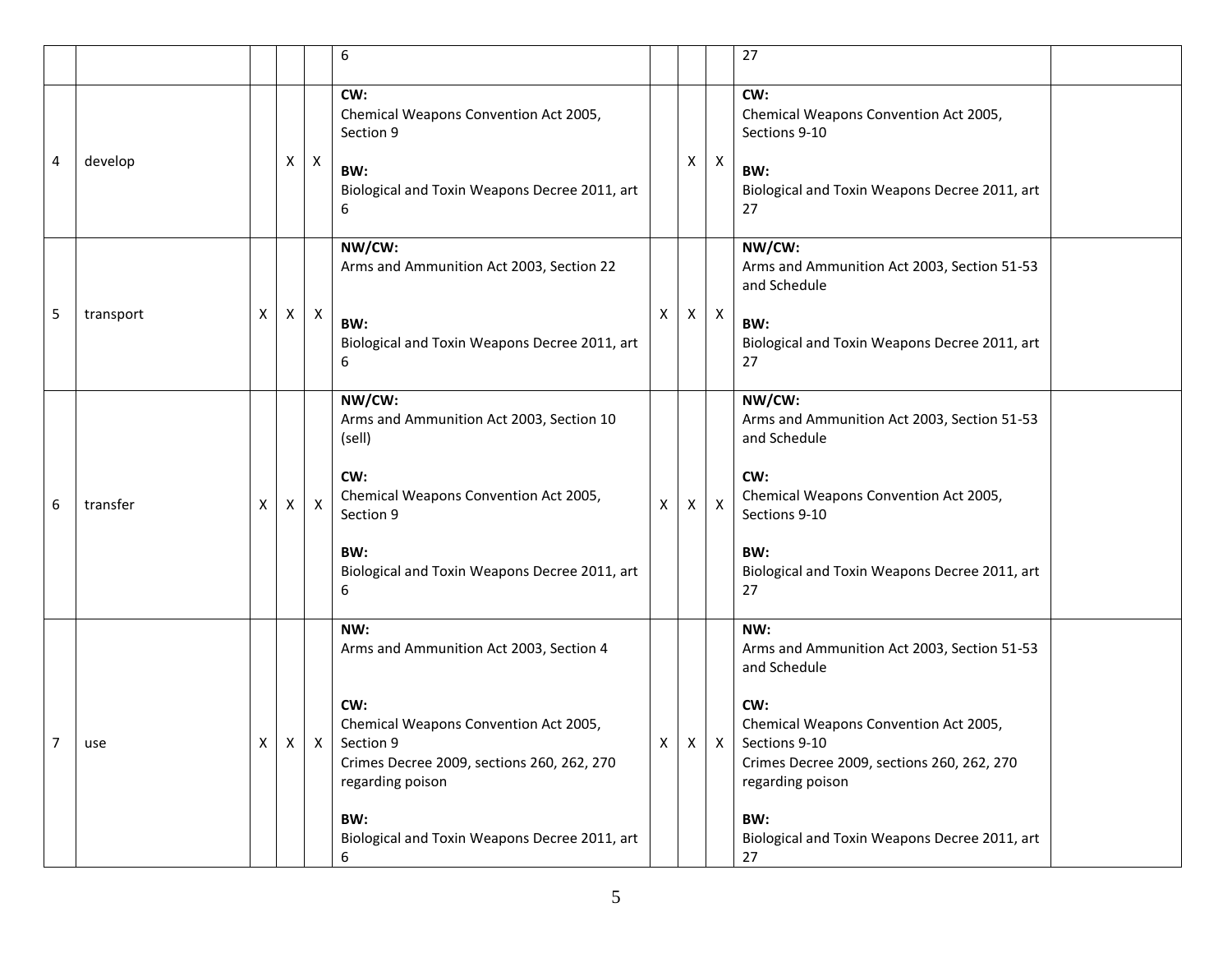|    |                                                                    |   |   |                           | Crimes Decree 2009, Sections 260, 262<br>regarding noxious thing, 371 spreading<br>infectious disease to animals                                                                          |   |   |   | Crimes Decree 2009, Sections 260, 262<br>regarding noxious thing, 371 spreading<br>infectious disease to animals                                                                                                                                                                         |  |
|----|--------------------------------------------------------------------|---|---|---------------------------|-------------------------------------------------------------------------------------------------------------------------------------------------------------------------------------------|---|---|---|------------------------------------------------------------------------------------------------------------------------------------------------------------------------------------------------------------------------------------------------------------------------------------------|--|
| 8  | attempt to engage in<br>abovementioned<br>activities               |   |   | х                         | BW:<br>Biological and Toxin Weapons Decree 2011, art<br>7                                                                                                                                 |   |   | х | BW:<br>Biological and Toxin Weapons Decree 2011, art<br>27                                                                                                                                                                                                                               |  |
| 9  | participate as an<br>accomplice in<br>abovementioned<br>activities | ? | X | X                         | NW/CW/BW:<br>Crimes Decree 2009, Section 45<br>CW:<br>Chemical Weapons Convention Act 2005,<br>Section 9<br>BW:<br>Biological and Toxin Weapons Decree 2011, art<br>7                     | ? | ? | X | NW/CW/BW:<br>Crimes Decree 2009, Section 45<br>CW:<br>Chemical Weapons Convention Act 2005,<br>Sections 9-10<br>BW:<br>Biological and Toxin Weapons Decree 2011, art<br>27                                                                                                               |  |
| 10 | assist in<br>abovementioned<br>activities                          | ? | X | Χ                         | NW/CW/BW:<br>Crimes Decree 2009, Section 45<br>CW:<br>Chemical Weapons Convention Act 2005,<br>Section 9<br>BW:<br>Biological and Toxin Weapons Decree 2011, art<br>7                     | ? | Χ | X | NW/CW/BW:<br>Crimes Decree 2009, Section 45<br>CW:<br>Chemical Weapons Convention Act 2005,<br>Sections 9-10<br>BW:<br>Biological and Toxin Weapons Decree 2011, art<br>27                                                                                                               |  |
| 11 | finance<br>abovementioned<br>activities                            | X | X | $\boldsymbol{\mathsf{X}}$ | NW/CW/BW:<br>Financial Transactions Reporting Act No. 22,<br>2004<br>Financial Transactions Reporting Regulations of<br>2007<br>BW:<br>Biological and Toxin Weapons Decree 2011, art<br>7 | X | X | X | NW/CW/BW:<br>Financial Transactions Reporting Act No. 22,<br>2004 - Financial Intelligence Unit under the FTR<br>since 2006 (FIU previously interim since 2003)<br>Financial Transactions Reporting Regulations of<br>2007<br>BW:<br>Biological and Toxin Weapons Decree 2011, art<br>27 |  |
| 12 | abovementioned<br>activities related to                            |   | X | X                         | CW:<br>Chemical Weapons Convention Act 2005,                                                                                                                                              |   | X | X | CW:<br>Chemical Weapons Convention Act 2005,                                                                                                                                                                                                                                             |  |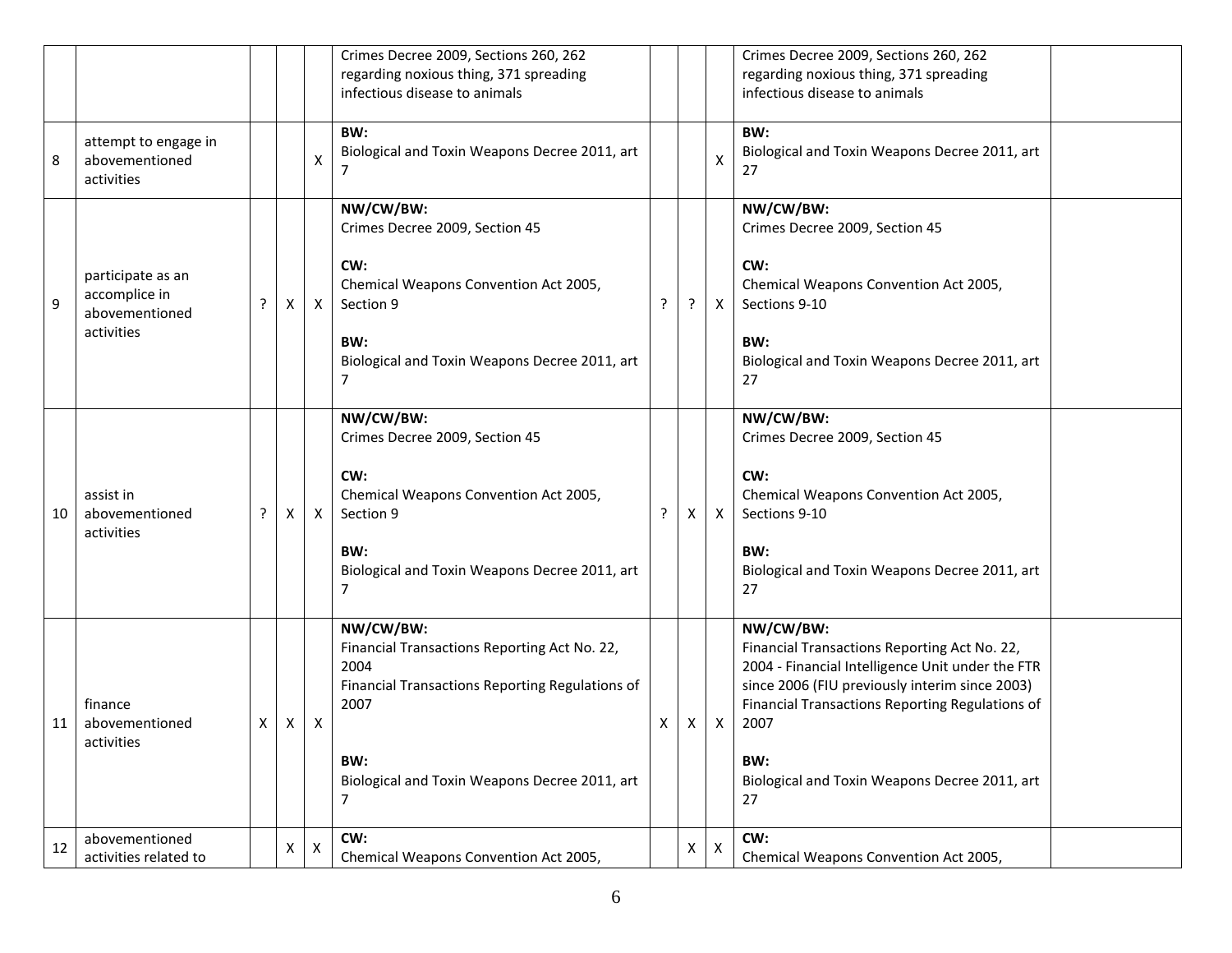| means of delivery $1$ |  | Section 2                                                 |  | Section 9                                                  |  |
|-----------------------|--|-----------------------------------------------------------|--|------------------------------------------------------------|--|
|                       |  | BW:<br>Biological and Toxin Weapons Decree 2011, art<br>b |  | BW:<br>Biological and Toxin Weapons Decree 2011, art<br>27 |  |

1. Means of delivery: missiles, rockets and other unmanned systems capable of delivering nuclear, chemical, or biological weapons that are specially designed for such use.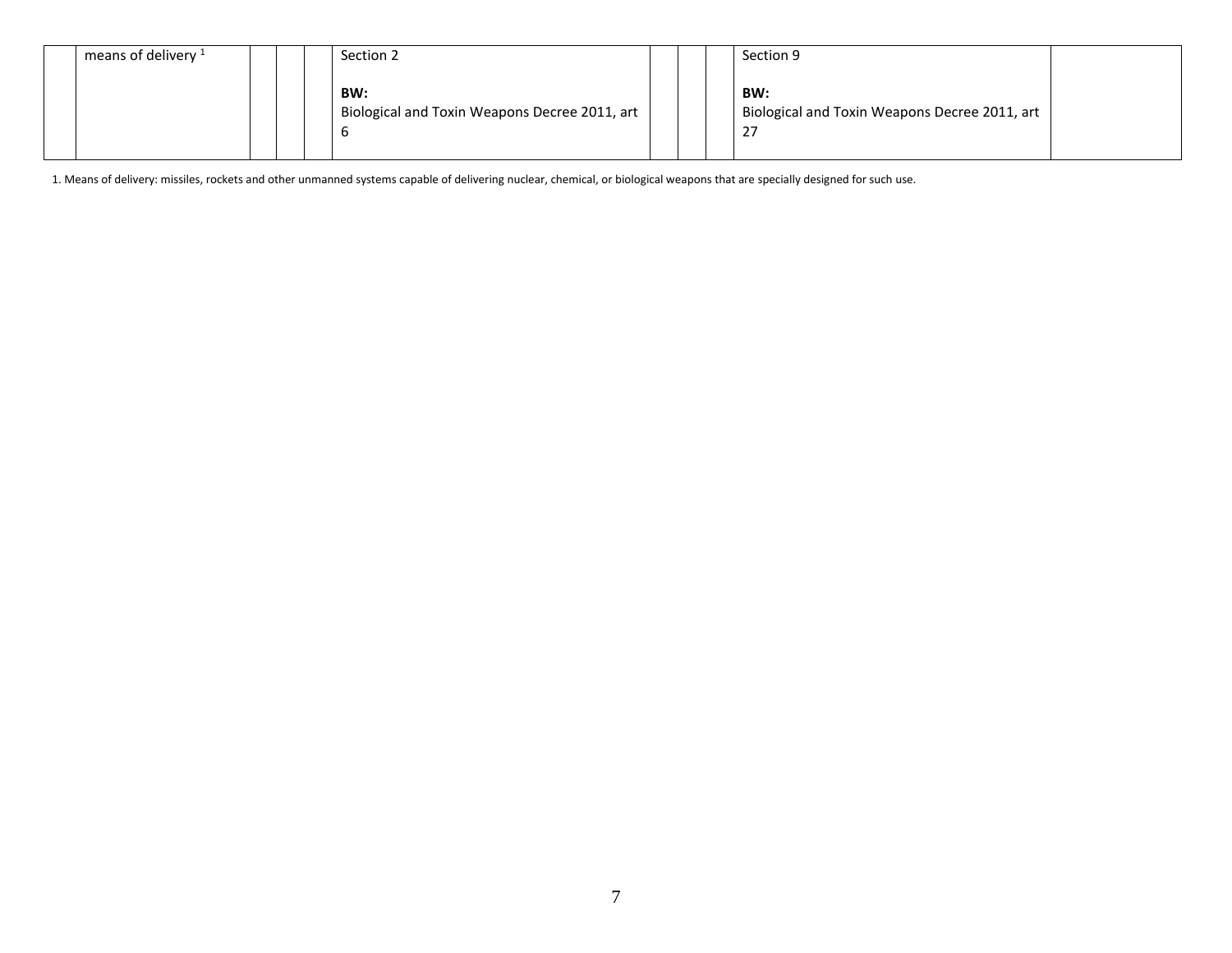#### **III. OP 3 (a) and (b) - Account for/Secure/Physically protect NW, CW and BW, including Related Materials <sup>2</sup>**

| <b>Measures to establish</b><br>domestic controls to prevent |                                                                                          | <b>National legal and/or regulatory framework</b> |                                       |                   |                                                                                                                                                                                                                                                                                         |                  |                             | <b>Enforcement and civil/criminal penalties</b> |                                                                                                                                                                                                                                                             |                |
|--------------------------------------------------------------|------------------------------------------------------------------------------------------|---------------------------------------------------|---------------------------------------|-------------------|-----------------------------------------------------------------------------------------------------------------------------------------------------------------------------------------------------------------------------------------------------------------------------------------|------------------|-----------------------------|-------------------------------------------------|-------------------------------------------------------------------------------------------------------------------------------------------------------------------------------------------------------------------------------------------------------------|----------------|
|                                                              | the proliferation of NW, CW,<br><b>BW, and their means of</b><br>delivery; controls over |                                                   | $X$ /?<br>$\mathbf{C}$<br>N<br>W<br>W | $\mathbf{B}$<br>W | <b>Source document</b>                                                                                                                                                                                                                                                                  | $\mathbf N$<br>W | $X$ /?<br>$\mathbf{C}$<br>W | B<br>W                                          | <b>Source document</b>                                                                                                                                                                                                                                      | <b>Remarks</b> |
| $\mathbf{1}$                                                 | related materials<br>Measures to account for<br>production                               | X                                                 | $\mathsf{X}$                          | $\mathsf{X}$      | NW:<br>INFCIRC/192<br>SQP<br><b>Additional Protocol</b><br>CW/BW:<br>Environment Management Act of 2005, Section<br>35<br>CW:<br>Chemical Weapons Convention Act 2005,<br>Sections 5-7 and 10<br>BW:<br>Biological and Toxin Weapons Decree 2011,<br>arts 8 (license) & 30 (documents)  |                  | X                           | $\mathsf{X}$                                    | CW/BW:<br>Environment Management Act of 2005, Sections<br>36-38, 45-47<br>CW:<br>Chemical Weapons Convention Act 2005,<br>Sections 5-7 and 9-10<br>BW:<br>Biological and Toxin Weapons Decree 2011, art<br>27                                               |                |
| $\overline{2}$                                               | Measures to account for<br>use                                                           | X                                                 | X                                     | $\mathsf{X}$      | NW:<br>INFCIRC/192<br>SQP<br><b>Additional Protocol</b><br>Radiation Health Decree 2009: Sections 9-10<br>require licenses for possession and use<br>CW/BW:<br>Environment Management Act of 2005, Section<br>35<br>CW:<br>Chemical Weapons Convention Act 2005,<br>Sections 5-7 and 10 | $\mathsf{X}$     | $\mathsf{X}^-$              | $\mathsf{X}$                                    | NW:<br>Radiation Health Decree 2009: Section 10,<br>Sections 103-104 establish Radiation Health<br>Board<br>CW/BW:<br>Environment Management Act of 2005, Sections<br>36-38, 45-47<br>CW:<br>Chemical Weapons Convention Act 2005,<br>Sections 5-7 and 9-10 |                |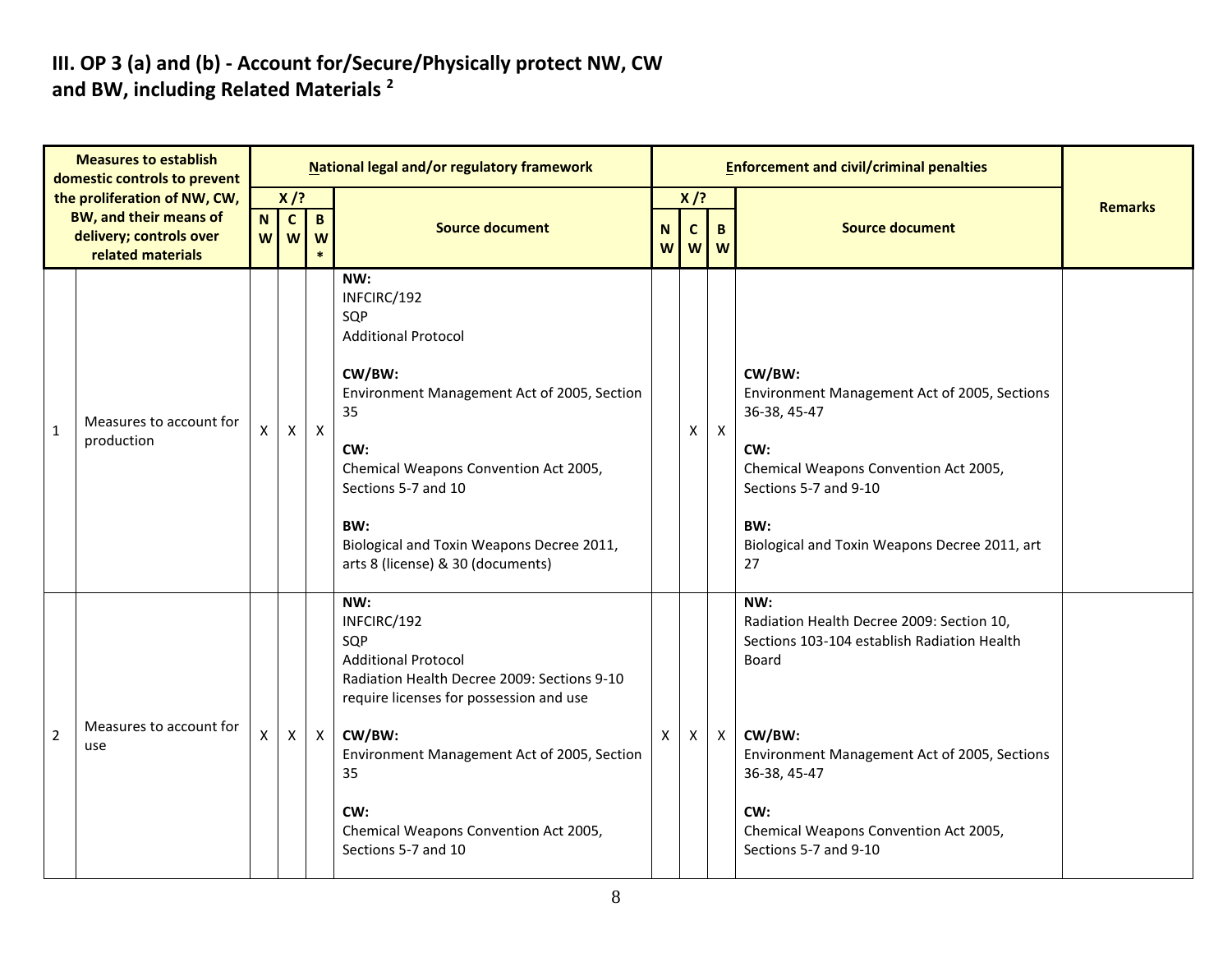|   |                                      |        |   |   | BW:<br>Biological and Toxin Weapons Decree 2011, art<br>8 & 30<br>Biosecurity Promulgation 2008, Section 66<br>(internal control survey); 76 authorised release<br>of biocontrol agents                     |        |   |   | BW:<br>Biological and Toxin Weapons Decree 2011, art<br>27<br>Biosecurity Promulgation 2008, Sections 67-70,<br>71 offence and penalty                                                        |  |
|---|--------------------------------------|--------|---|---|-------------------------------------------------------------------------------------------------------------------------------------------------------------------------------------------------------------|--------|---|---|-----------------------------------------------------------------------------------------------------------------------------------------------------------------------------------------------|--|
|   |                                      |        |   |   | NW:<br>INFCIRC/192<br>SQP<br><b>Additional Protocol</b><br>Radiation Health Decree 2009: Sections 14, 51<br>and 130 require licenses for storage<br>Sea Ports Management Regulations of 2008,<br>Section 87 |        |   |   | NW:<br>Radiation Health Decree 2009: Sections 14,<br>Sections 103-104 establish Radiation Health<br>Board<br>Sea Ports Management Regulations of 2008,<br>penalties: Section 118 and Schedule |  |
| 3 | Measures to account for<br>storage   | X      | X | X | CW/BW:<br>Environment Management Act of 2005, Section<br>35                                                                                                                                                 | X      | X | X | CW/BW:<br>Environment Management Act of 2005, Sections<br>36-38, 45-47                                                                                                                        |  |
|   |                                      |        |   |   | CW:<br>Chemical Weapons Convention Act 2005,<br>Sections 5-7 and 10                                                                                                                                         |        |   |   | CW:<br>Chemical Weapons Convention Act 2005,<br>Sections 5-7 and 9-10                                                                                                                         |  |
|   |                                      |        |   |   | BW:<br>Biological and Toxin Weapons Decree 2011,<br>arts 8 & 30                                                                                                                                             |        |   |   | BW:<br>Biological and Toxin Weapons Decree 2011, art<br>27                                                                                                                                    |  |
|   |                                      |        |   |   | NW:<br>Radiation Health Decree 2009: Sections 11-12<br>licenses for transport                                                                                                                               |        |   |   | NW:<br>Radiation Health Decree 2009: Sections 11-12                                                                                                                                           |  |
| 4 | Measures to account for<br>transport | Χ      |   | X | BW:<br>Biological and Toxin Weapons Decree 2011,<br>arts 8 & 30                                                                                                                                             | X      |   | X | BW:<br>Biological and Toxin Weapons Decree 2011, art<br>27                                                                                                                                    |  |
| 5 | Measures to secure<br>production     | N<br>А |   |   | NW:<br>INFCIRC/192<br>SQP<br><b>Additional Protocol</b><br>Radiation Health Decree 2009, Sections 24-30:<br>Radiation Safety and Protection Plans                                                           | N<br>A |   |   | NW:<br>SQP<br>Radiation Health Decree 2009: penalties in each<br>appropriate section; Sections 103-104, which<br>establish the Radiation Health Board                                         |  |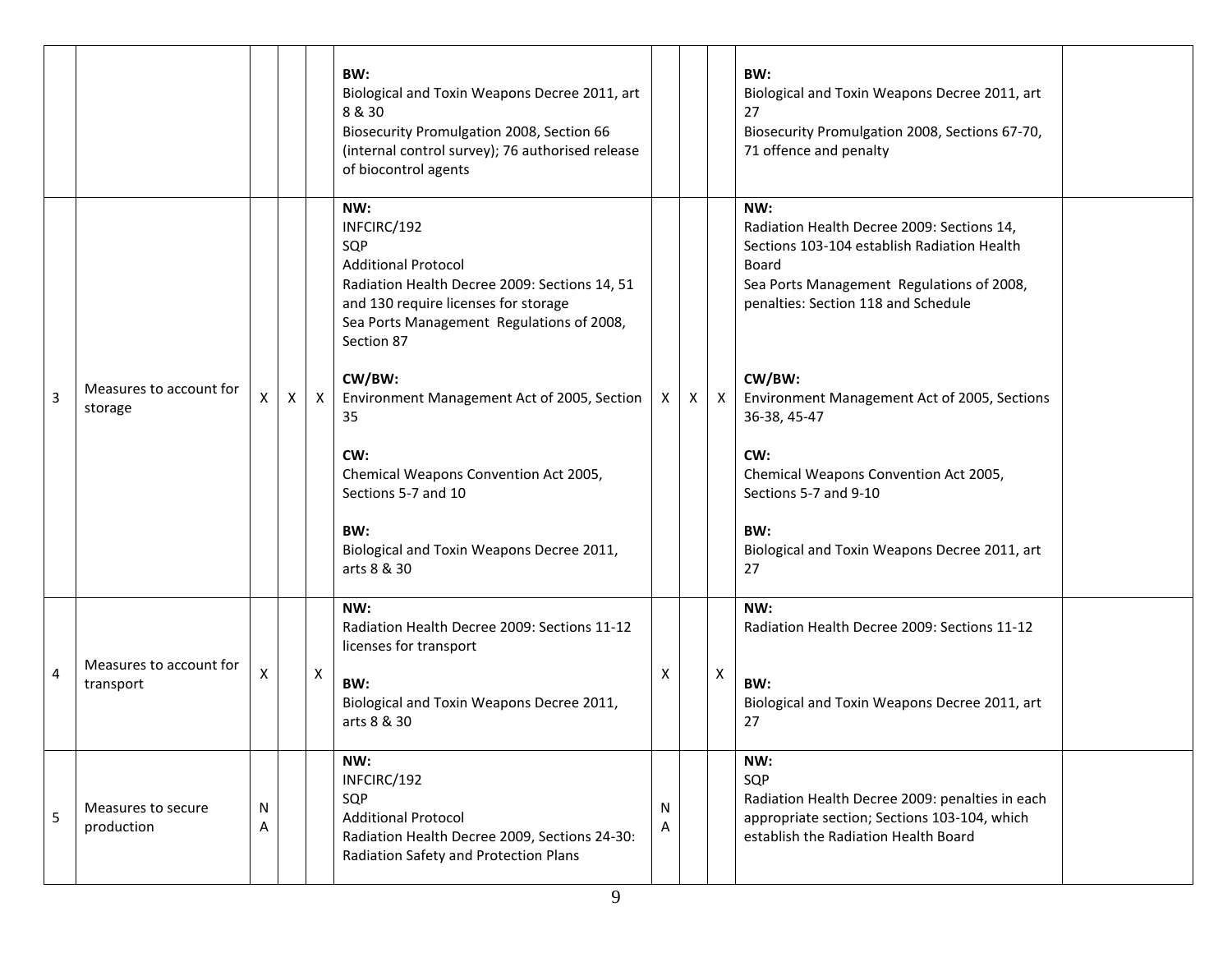| 6              | Measures to secure use          | N<br>A |         |              | NW:<br>INFCIRC/192<br>SQP<br><b>Additional Protocol</b><br>Radiation Health Decree 2009, Sections 24-30:<br>Radiation Safety and Protection Plans                                                                                                     | Ν<br>Α             |              |                | NW:<br>SQP<br>Radiation Health Decree 2009: penalties in each<br>appropriate section; Sections 103-104, which<br>establish the Radiation Health Board                                                                                                             |
|----------------|---------------------------------|--------|---------|--------------|-------------------------------------------------------------------------------------------------------------------------------------------------------------------------------------------------------------------------------------------------------|--------------------|--------------|----------------|-------------------------------------------------------------------------------------------------------------------------------------------------------------------------------------------------------------------------------------------------------------------|
| $\overline{7}$ | Measures to secure<br>storage   | X      | X       | $\cdot$ ?    | NW/CW/BW:<br>IMO ISPS Code implementation<br>NW:<br>INFCIRC/192<br>SQP<br><b>Additional Protocol</b><br>Radiation Health Decree 2009, Sections 24-30:<br>Radiation Safety and Protection Plans<br>CW:<br>Arms and Ammunition Act 2003, Section 13, 37 | N<br>A             | $\mathsf{X}$ | $\cdot$        | NW/CW/BW:<br>IMO ISPS Code implementation<br>NW:<br>Radiation Health Decree 2009: penalties in each<br>appropriate section; Sections 103-104, which<br>establish the Radiation Health Board<br>CW:<br>Arms and Ammunition Act 2003, Section 51-53<br>and Schedule |
| 8              | Measures to secure<br>transport | X      | ?       | $\mathbf{P}$ | NW/CW/BW:<br>IMO ISPS Code implementation<br>NW:<br>Radiation Health Decree 2009, Sections 24-30:<br>Radiation Safety and Protection Plans                                                                                                            | ?                  | ?            | $\cdot$        | NW/CW/BW:<br>IMO ISPS Code implementation<br>NW:<br>Radiation Health Decree 2009, contains<br>penalties in each appropriate section                                                                                                                               |
| 9              | Physical protection<br>measures | N<br>Α | $\cdot$ | $\cdot$      | NW/CW/BW:<br>Sea Ports Management Regulations of 2008,<br>Sections 64-66<br>NW:<br>INFCIRC/192<br>SQP<br><b>Additional Protocol</b>                                                                                                                   | N<br>Α             | ?            | $\overline{?}$ | NW/CW/BW:<br>IMO ISPS Code implementation<br>National Civil Aviation Security Program<br>Sea Ports Management Regulations of 2008,<br>penalties: Section 118 and Schedule                                                                                         |
| 10             | <b>Personnel Reliability</b>    | X      |         | X            | NW:<br>Radiation Health Decree 2009: Section 51                                                                                                                                                                                                       | $\pmb{\mathsf{X}}$ |              | X              | NW:<br>Radiation Health Decree 2009: Radiation Health<br>Board                                                                                                                                                                                                    |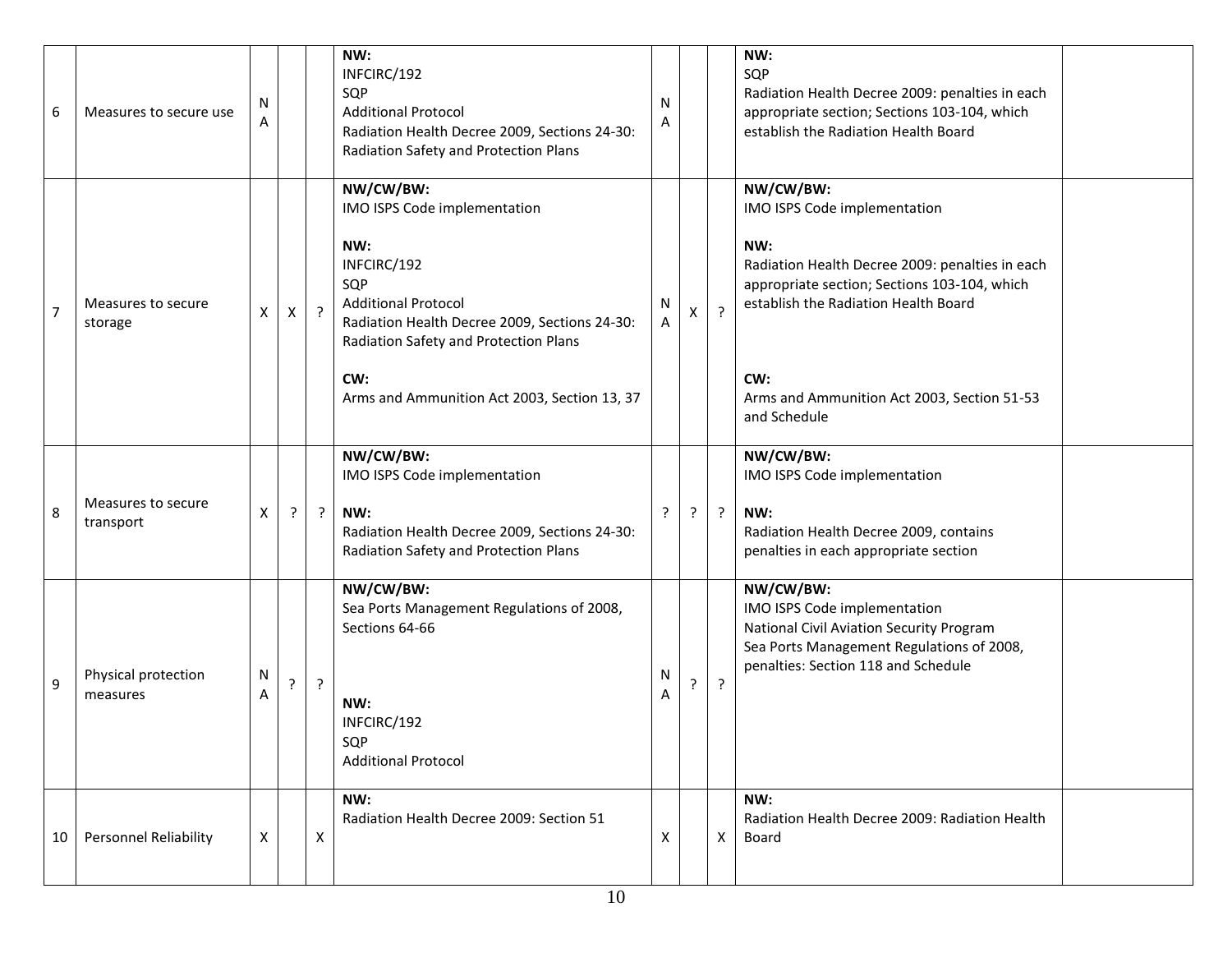|  |  | BW:                                                 |  | <b>BW:</b>                                      |  |
|--|--|-----------------------------------------------------|--|-------------------------------------------------|--|
|  |  | <sup>1</sup> Biosecurity Promulgation 2008, Section |  | Biosecurity Promulgation 2008, Section 81(5)(b) |  |
|  |  | 81(5)(b) in register                                |  | register maintained by Biosecurity Authority    |  |
|  |  |                                                     |  |                                                 |  |

2. Related materials: materials, equipment and technology covered by relevant multilateral treaties and arrangements, or included on national control lists, which could be used for the design, development, production or use of nuclear, chemical and biological weapons and their means of delivery.

\* Information required in this section may also be available in the State's Confidence Building Measures report, if submitted to the BWC Implementation Support Unit (online at: [http://www.unog.ch/80256EE600585943/\(httpPages\)/4FA4DA37A55C7966C12575780055D9E8?OpenDocument\)](http://www.unog.ch/80256EE600585943/(httpPages)/4FA4DA37A55C7966C12575780055D9E8?OpenDocument)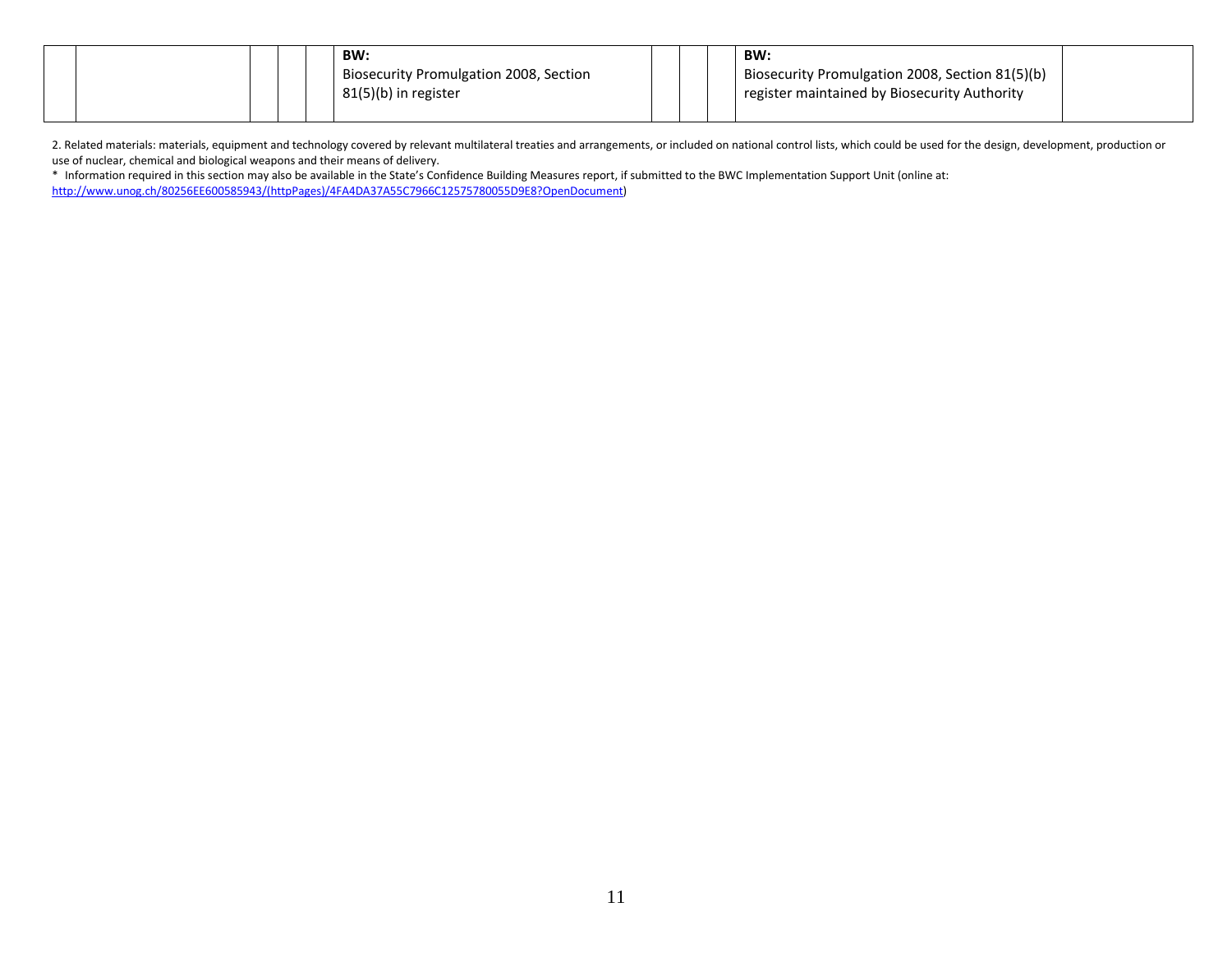#### **IV. OP 3 (a) and (b) - Account for/Secure/Physically protect NW including Related Materials (NW specific)**

|                | <b>Measures to establish</b><br>domestic controls to prevent<br>the proliferation of NW, and<br>their means of delivery;<br>controls over related<br>materials    | <b>Source document</b>                                                                                                                                                        |  |  |  |  |  |  |  |
|----------------|-------------------------------------------------------------------------------------------------------------------------------------------------------------------|-------------------------------------------------------------------------------------------------------------------------------------------------------------------------------|--|--|--|--|--|--|--|
| $\mathbf{1}$   | National regulatory<br>authority                                                                                                                                  | Radiation Health Decree 2009, Sections 103-104, to establish Radiation Health Board                                                                                           |  |  |  |  |  |  |  |
| $\overline{2}$ | Licensing of nuclear<br>installations/entities/<br>use of materials                                                                                               | Environment Management Act of 2005, Section 35<br>Waste and Pollution Control Administrator, Sections 36-38, 45-47<br>Ionizing Radiations Act: Permanent Secretary for Health |  |  |  |  |  |  |  |
| $\overline{3}$ | <b>IAEA Safeguards</b><br>Agreements                                                                                                                              | Safeguards Agreement, in force 22 March 1973 (INFCIRC/192)<br>Additional Protocol, in force 14 July 2006                                                                      |  |  |  |  |  |  |  |
| 4              | IAEA Code of Conduct<br>on Safety and Security<br>of Radioactive Sources                                                                                          |                                                                                                                                                                               |  |  |  |  |  |  |  |
| 5              | Supplementary<br>Guidance on the Import<br>and Export of<br>Radioactive Sources of<br>the Code of Conduct on<br>the Safety and Security<br>of Radioactive Sources |                                                                                                                                                                               |  |  |  |  |  |  |  |
| 6              | IAEA Incident and<br><b>Trafficking Database</b>                                                                                                                  |                                                                                                                                                                               |  |  |  |  |  |  |  |
| 7              | <b>Integrated Nuclear</b><br>Security Support Plan<br>(INSSP) / International<br><b>Physical Protection</b><br><b>Advisory Service (IPPAS)</b>                    |                                                                                                                                                                               |  |  |  |  |  |  |  |
| 8              | Applying the physical<br>protection<br>recommendations in<br>INFCIRC/225/Rev.5                                                                                    |                                                                                                                                                                               |  |  |  |  |  |  |  |
| 9              | Other Agreements<br>related to IAEA                                                                                                                               |                                                                                                                                                                               |  |  |  |  |  |  |  |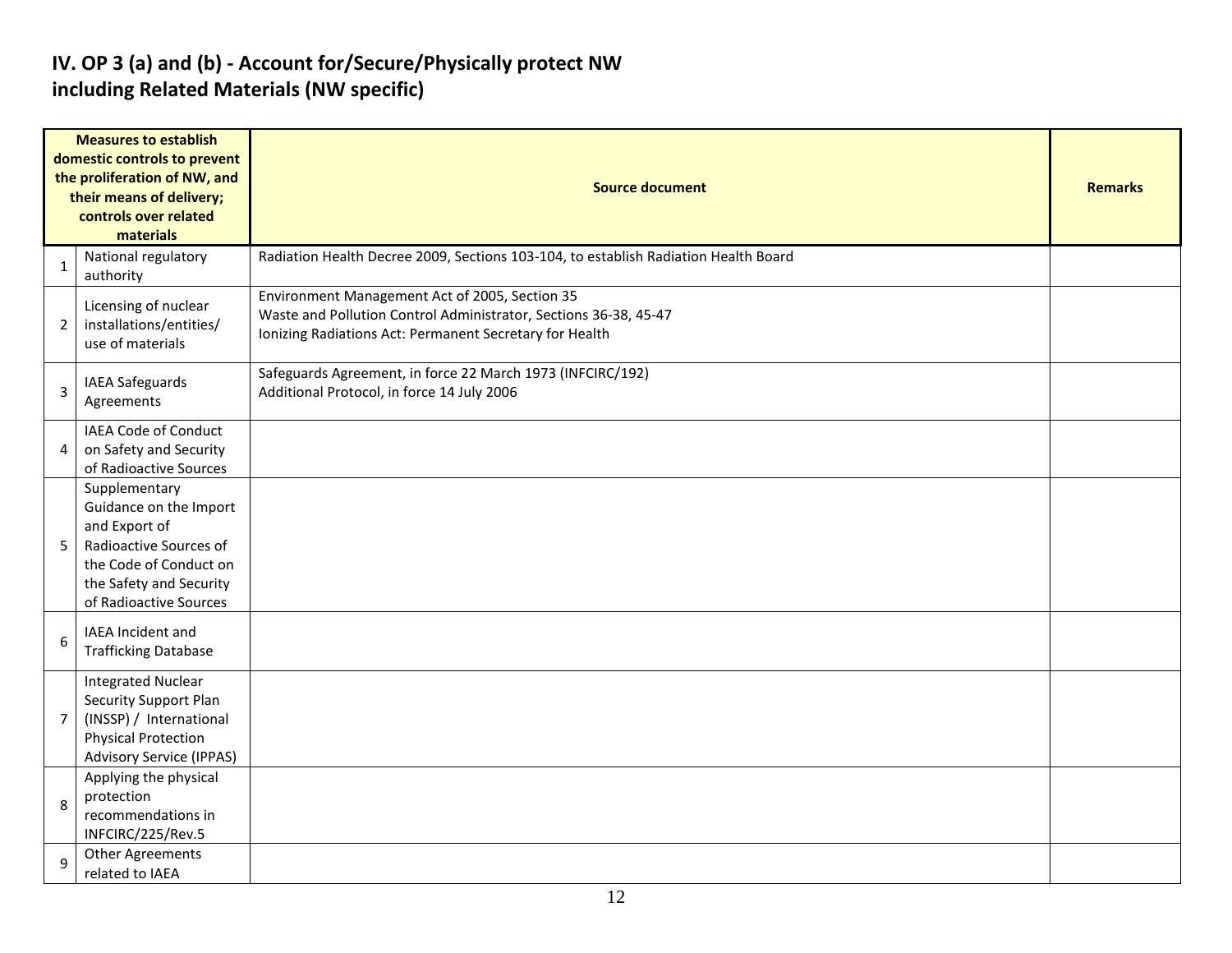| 10 | National legislation and<br>regulations related to<br>nuclear material |  |
|----|------------------------------------------------------------------------|--|
|    | including CPPNM                                                        |  |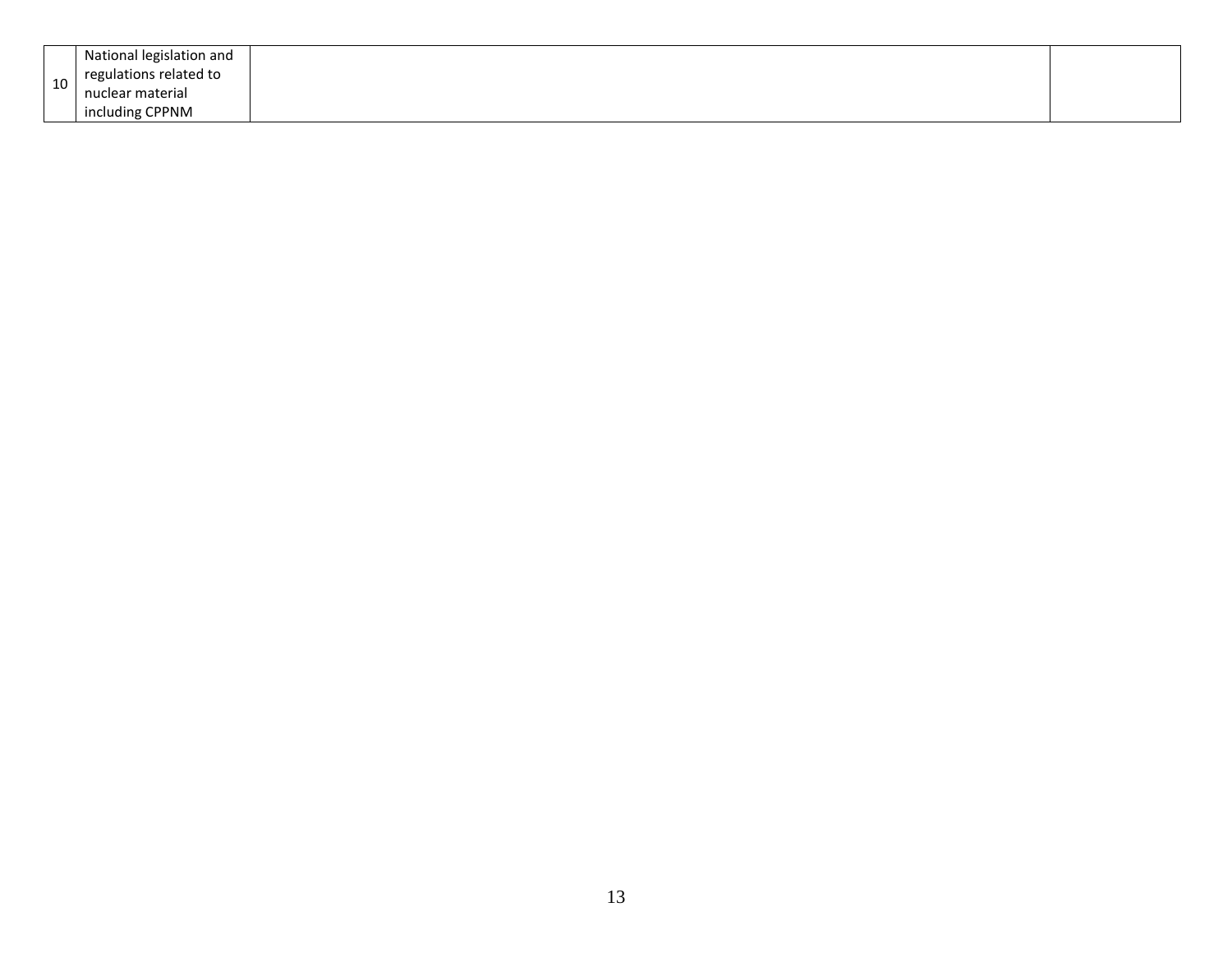#### **V. OP 3 (a) and (b) - Account for/Secure/Physically protect CW including Related Materials (CW specific)**

| <b>Measures to establish</b><br>domestic controls to prevent<br>the proliferation of CW, and<br>their means of delivery;<br>controls over related<br>materials |                                                                                                                     | <b>Source document</b>                                                                                                                                     |  |  |  |  |  |
|----------------------------------------------------------------------------------------------------------------------------------------------------------------|---------------------------------------------------------------------------------------------------------------------|------------------------------------------------------------------------------------------------------------------------------------------------------------|--|--|--|--|--|
|                                                                                                                                                                | National CWC authority                                                                                              | Chemical Weapons Convention Act 2005, Sections 4 & 5<br>Ministry of Home Affairs and Immigration                                                           |  |  |  |  |  |
|                                                                                                                                                                | Licensing/registration of<br>installations/facilities/<br>persons/entities/use/<br>handling of related<br>materials | Environment Management Act of 2005, Section 35<br>Environment Management Act of 2005, Sections 14: Waste and Pollution Control Administrator, 36-38, 45-47 |  |  |  |  |  |
|                                                                                                                                                                | Old or abandoned<br>chemical weapons                                                                                |                                                                                                                                                            |  |  |  |  |  |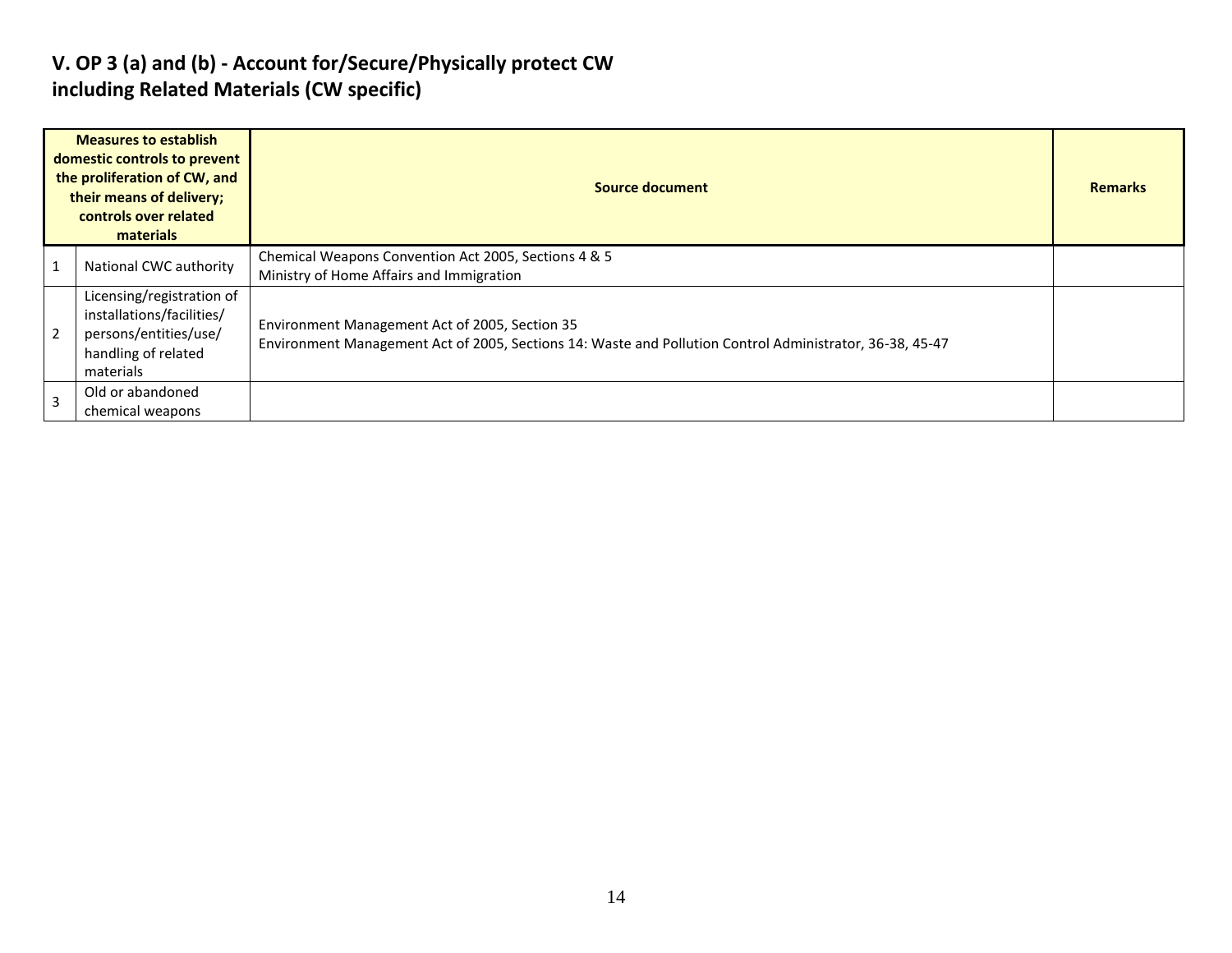#### **VI. OP 3 (a) and (b) - Account for/Secure/Physically protect BW including Related Materials (BW specific)**

| <b>Measures to establish</b><br>domestic controls to prevent<br>the proliferation of BW, their<br>means of delivery; controls<br>over related materials | Source document                                                                                                                                                                                                                                                                                                                                                                                                                                                                                                                                                                                                                                                                                                                                                  | <b>Remarks</b> |
|---------------------------------------------------------------------------------------------------------------------------------------------------------|------------------------------------------------------------------------------------------------------------------------------------------------------------------------------------------------------------------------------------------------------------------------------------------------------------------------------------------------------------------------------------------------------------------------------------------------------------------------------------------------------------------------------------------------------------------------------------------------------------------------------------------------------------------------------------------------------------------------------------------------------------------|----------------|
| Licensing/registration of<br>installations/facilities/<br>persons/entities/use/<br>handling of materials                                                | Biological and Toxin Weapons Decree 2011<br>Biosecurity Promulgation 2008, Section 81 – register<br>Environment Management Act of 2005, Sections 14<br>Waste and Pollution Control Administrator, Sections 36-38, 45-47<br>(Biosecurity Promulgation 2008, Section 107: repeals Animals Importation Act, Animals (Contagious Diseases) Act and Plant<br>Quarantine Act 1982; Explanatory Memorandum indicates general effect to significantly update animal and plant<br>quarantine legislation and related management of biosecurity risks at the border and other measures<br>Cabinet has approved the review of the current Pharmacy and Poisons Act (Cap 115) to regulate Internet Dispensing,<br>regarding risk of unapproved drugs, etc, (22 February 10)) |                |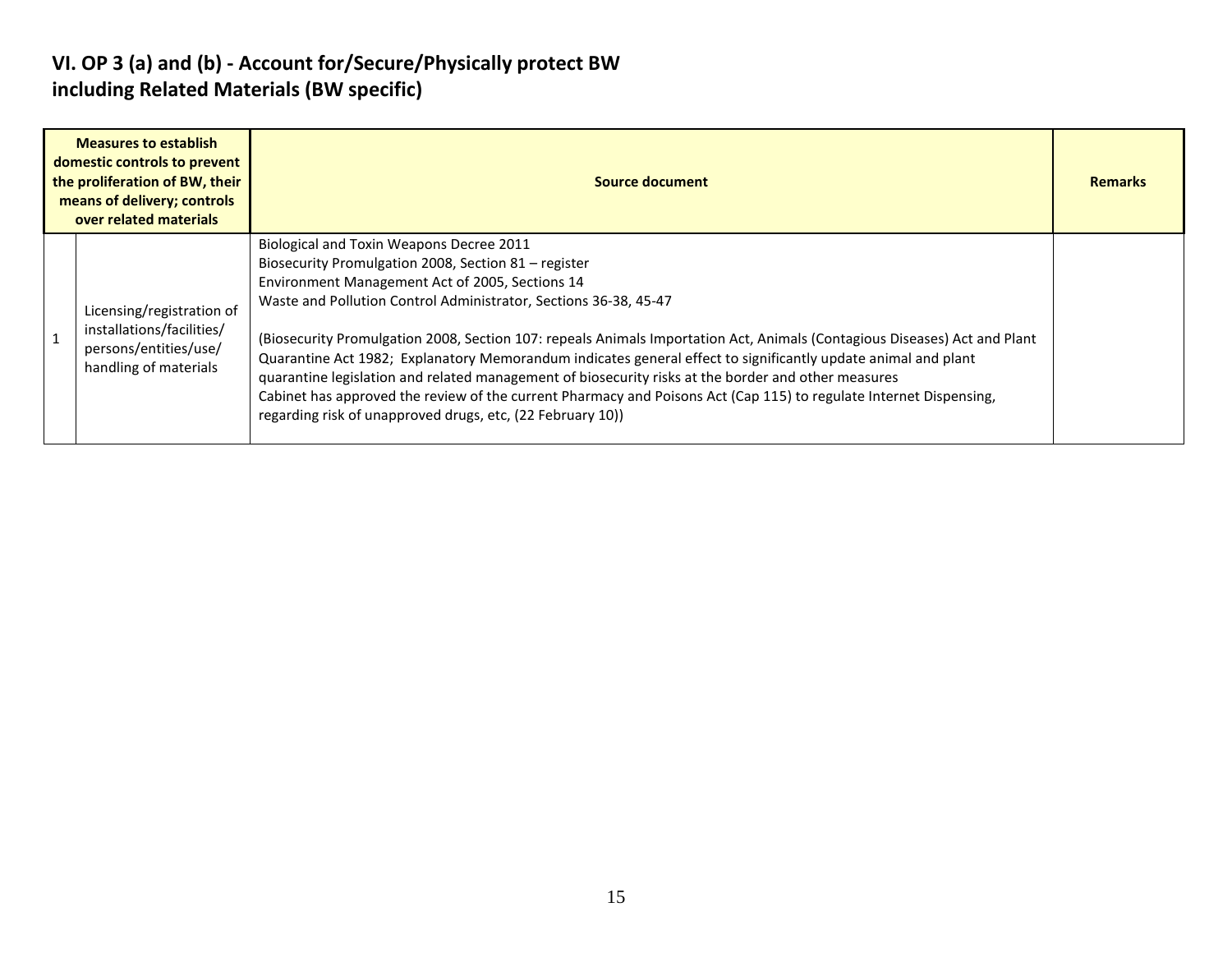#### **VII. OP 3 (c) and (d) and related matters from OP 6 - Controls of NW, CW and BW, including Related Materials**

| <b>Border controls and export</b><br>and trans-shipment controls |                                                                                                                                              | <b>National legal framework</b> |                                                |              |                                                                                                                                                                                                                                                                                                                                                                                                                                                                                                      |        |                  |               | <b>Enforcement and civil/criminal penalties</b>                                                                                                                                                                                                                                                                                                                                                                                                                                                                                                                                                           |                |  |  |  |
|------------------------------------------------------------------|----------------------------------------------------------------------------------------------------------------------------------------------|---------------------------------|------------------------------------------------|--------------|------------------------------------------------------------------------------------------------------------------------------------------------------------------------------------------------------------------------------------------------------------------------------------------------------------------------------------------------------------------------------------------------------------------------------------------------------------------------------------------------------|--------|------------------|---------------|-----------------------------------------------------------------------------------------------------------------------------------------------------------------------------------------------------------------------------------------------------------------------------------------------------------------------------------------------------------------------------------------------------------------------------------------------------------------------------------------------------------------------------------------------------------------------------------------------------------|----------------|--|--|--|
|                                                                  | to prevent the proliferation<br>of nuclear, chemical and<br>biological weapons and their<br>means of delivery including<br>related materials |                                 | $X$ /?<br>B<br>$\mathbf c$<br>N<br>W<br>W<br>W |              | <b>Source document</b>                                                                                                                                                                                                                                                                                                                                                                                                                                                                               | N<br>W | $X$ /?<br>C<br>W | B<br><b>W</b> | <b>Source document</b>                                                                                                                                                                                                                                                                                                                                                                                                                                                                                                                                                                                    | <b>Remarks</b> |  |  |  |
| $\mathbf{1}$                                                     | Border control to<br>detect, deter, prevent<br>and combat illicit<br>trafficking                                                             | X                               | X                                              | $\mathsf{x}$ | NW/CW/BW:<br>Customs Act of 1986, as amended to 2010, arts<br>$10-13,$<br>Customs (Prohibited Imports and Exports)<br>Regulations 1986, as amended to 2010<br>Fiji Islands Revenue and Customs Authority<br>(FIRCA) Act 1998 amended to 2010<br>Marine Spaces Act 1978, Section 32 inter alia<br>Sea Ports Management Act of 2005<br>Sea Ports Management Regulations of 2008<br>BW:<br>Biosecurity Promulgation 2008, Section 18:<br>Minister may by order designate biosecurity<br>points of entry | X      | X.               | $\mathsf{X}$  | NW/CW/BW:<br>Customs Act of 1986, as amended to 2010,<br>borders points under Customs control<br>Sea Carriage of Goods Act 1928: Schedule<br>Article IV, 6 (dangerous goods)<br>Marine Spaces Act 1978, Section 38<br>Fiji Islands Revenue and Customs Authority<br>(FIRCA), Customs Division, Border Control<br>Division<br>Sea Ports Management Act 2005, Sections 34-<br>40; creates Fiji Ports Corporation owned by<br>government; conducts security risk assessment<br>of ports of entry<br>Sea Ports Management Regulations of 2008<br>BW:<br>Biosecurity Promulgation 2008, Section 18:<br>offence |                |  |  |  |
| 2                                                                | Law enforcement to<br>detect, deter, prevent<br>and combat illicit<br>trafficking                                                            | X                               | X                                              | $\mathsf{X}$ | NW/CW/BW:<br>Fiji Islands Revenue and Customs Authority<br>(FIRCA) Act 1998 amended to 2010<br>Combined Law Agency Group (CLAG) and<br>National Border Security Committee (BSE) both<br>inter-departmental and (to) meet regularly to<br>discuss policy and operational issues related to<br>border security.                                                                                                                                                                                        | X.     | X.               | $\mathsf{X}$  | NW/CW/BW:<br>Fiji Islands Revenue and Customs Authority<br>(FIRCA), Customs Division, Border Control<br>Division, including a Customs Marine Unit<br>Combined Law Agency Group (CLAG) and<br>National Border Security Committee (BSE) both<br>inter-departmental and (to) meet regularly to<br>discuss policy and operational issues related to<br>border security.                                                                                                                                                                                                                                       |                |  |  |  |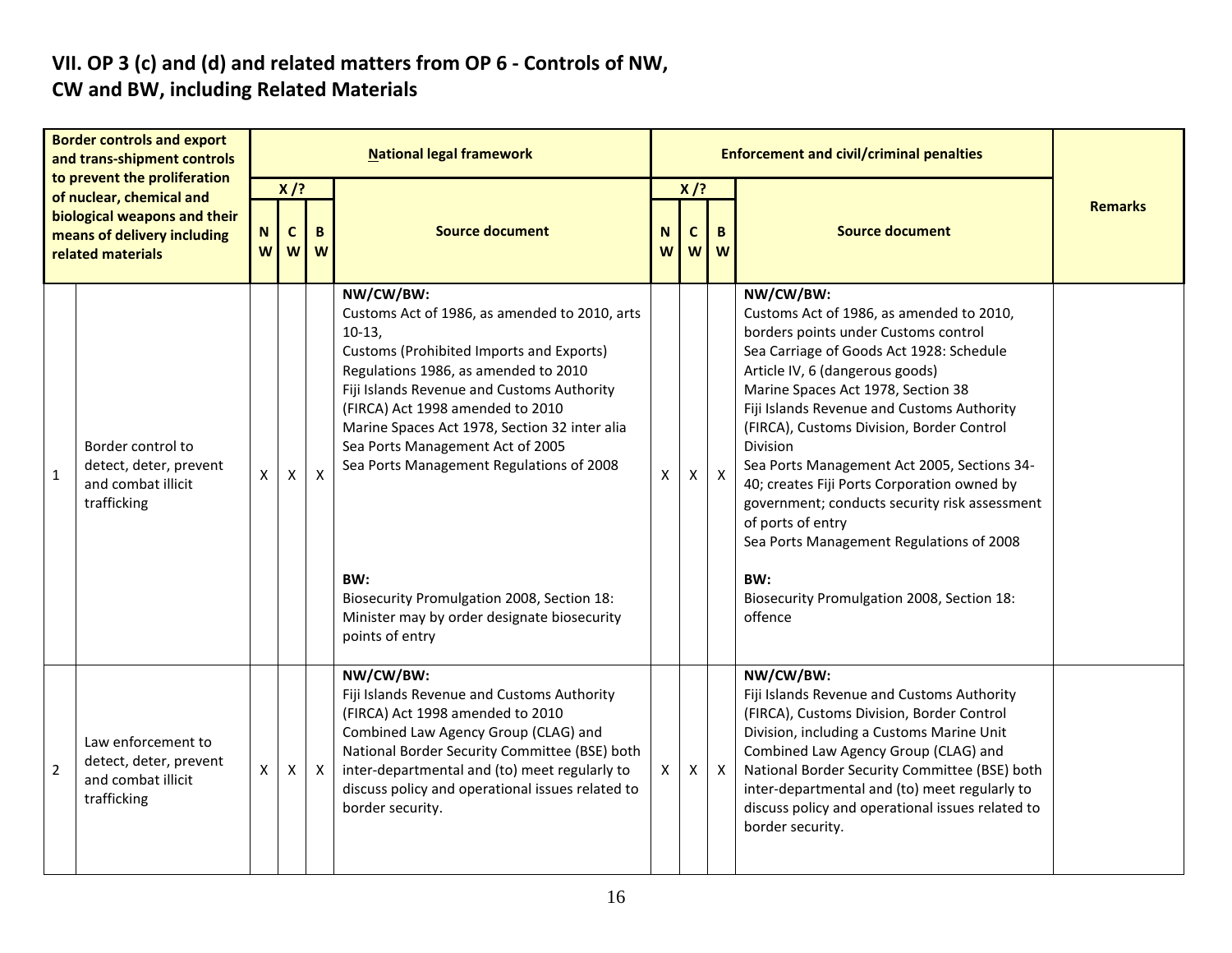|   |                                        |   |              |              | BW:<br>Biosecurity Promulgation 2008, Part 2, Sections<br>$8 - 13$                                                                                                                                                                                                                                                                                                                                                                                                                                                                                                                                                                                                                                                                                                                                                  |   |   |                           | BW:<br>Biosecurity Promulgation 2008, Bio Security<br>Authority to carry out activities of Quarantine<br>& Inspection Division (Ministry of Agriculture<br>and Primary Industries (MAPI)), responsible for<br>administering Fiji's biosecurity system                                                                                                                                                                                                                                                                                                                                                       |  |
|---|----------------------------------------|---|--------------|--------------|---------------------------------------------------------------------------------------------------------------------------------------------------------------------------------------------------------------------------------------------------------------------------------------------------------------------------------------------------------------------------------------------------------------------------------------------------------------------------------------------------------------------------------------------------------------------------------------------------------------------------------------------------------------------------------------------------------------------------------------------------------------------------------------------------------------------|---|---|---------------------------|-------------------------------------------------------------------------------------------------------------------------------------------------------------------------------------------------------------------------------------------------------------------------------------------------------------------------------------------------------------------------------------------------------------------------------------------------------------------------------------------------------------------------------------------------------------------------------------------------------------|--|
| 3 | Border control detection<br>measures   | X | $\mathsf{X}$ | $\mathsf{X}$ | NW/CW/BW:<br>Customs Act of 1986, as amended to 2010, art<br>$10-1$<br>Sea Ports Management Act of 2005<br>Sea Ports Management Regulations of 2008                                                                                                                                                                                                                                                                                                                                                                                                                                                                                                                                                                                                                                                                 | Χ | X | $\boldsymbol{\mathsf{X}}$ | NW/CW/BW:<br>Biosecurity Authority / Quarantine &<br>Inspection Division: x-ray machines screen all<br>international mail sent to Fiji, and luggage<br>CCTV at Port of Suva<br>ASYCUDA++                                                                                                                                                                                                                                                                                                                                                                                                                    |  |
| 4 | Control of brokering                   | ? | ?            |              | NW/CW:<br>Arms and Ammunition Act of 2003, Sections 10<br>and $23$                                                                                                                                                                                                                                                                                                                                                                                                                                                                                                                                                                                                                                                                                                                                                  | ŗ | ? |                           | NW/CW:<br>Arms and Ammunition Act 2003, Sections 51-<br>53 and Schedule<br><b>Commissioner of Police</b>                                                                                                                                                                                                                                                                                                                                                                                                                                                                                                    |  |
| 5 | Export control<br>legislation in place | X | X            | $\mathsf{X}$ | NW/CW/BW:<br>Customs Act of 1986, as amended to 2010, art<br>64<br>Customs (Prohibited Imports and Exports)<br>Regulations 1986, as amended to 2010, arts<br>10-13, Schedule 9<br>Arms and Ammunition Act of 2003, Section 19<br>CW:<br>Chemical Weapons Convention Act 2005,<br>Section 14<br>Health and Safety at Work Act 1996<br>Arms and Ammunition Act of 2003, Section 19<br>BW:<br>Biosecurity Promulgation 2008. Part 6, Section<br>44: Authority may specify biosecurity measures<br>in addition to biosecurity certification<br>requirements of receiving country prior to<br>export; 46: biosecurity export clearance<br>required if an intended export requires<br>(phyto)sanitary certificate for importing<br>country or biosecurity measures applied under<br>Section 44(2) regarding international | X | x | $\boldsymbol{\mathsf{X}}$ | NW/CW/BW:<br>Customs (Prohibited Imports and Exports)<br>Regulations 1986, art 15<br>Minister and Commissioner of Police<br>CW:<br>Chemical Weapons Convention Act 2005,<br>Section 14<br>Health and Safety at Work Act 1996<br>Arms and Ammunition Act 2003, Sections 24:<br>Minister may prohibit through Gazette; 51-53<br>BW:<br>Biosecurity Promulgation 2008, Part 6, Sections<br>42: offence to export without a biosecurity<br>export clearance; 44: Authority may specify<br>biosecurity measures in addition to biosecurity<br>certification requirements of receiving country<br>prior to export |  |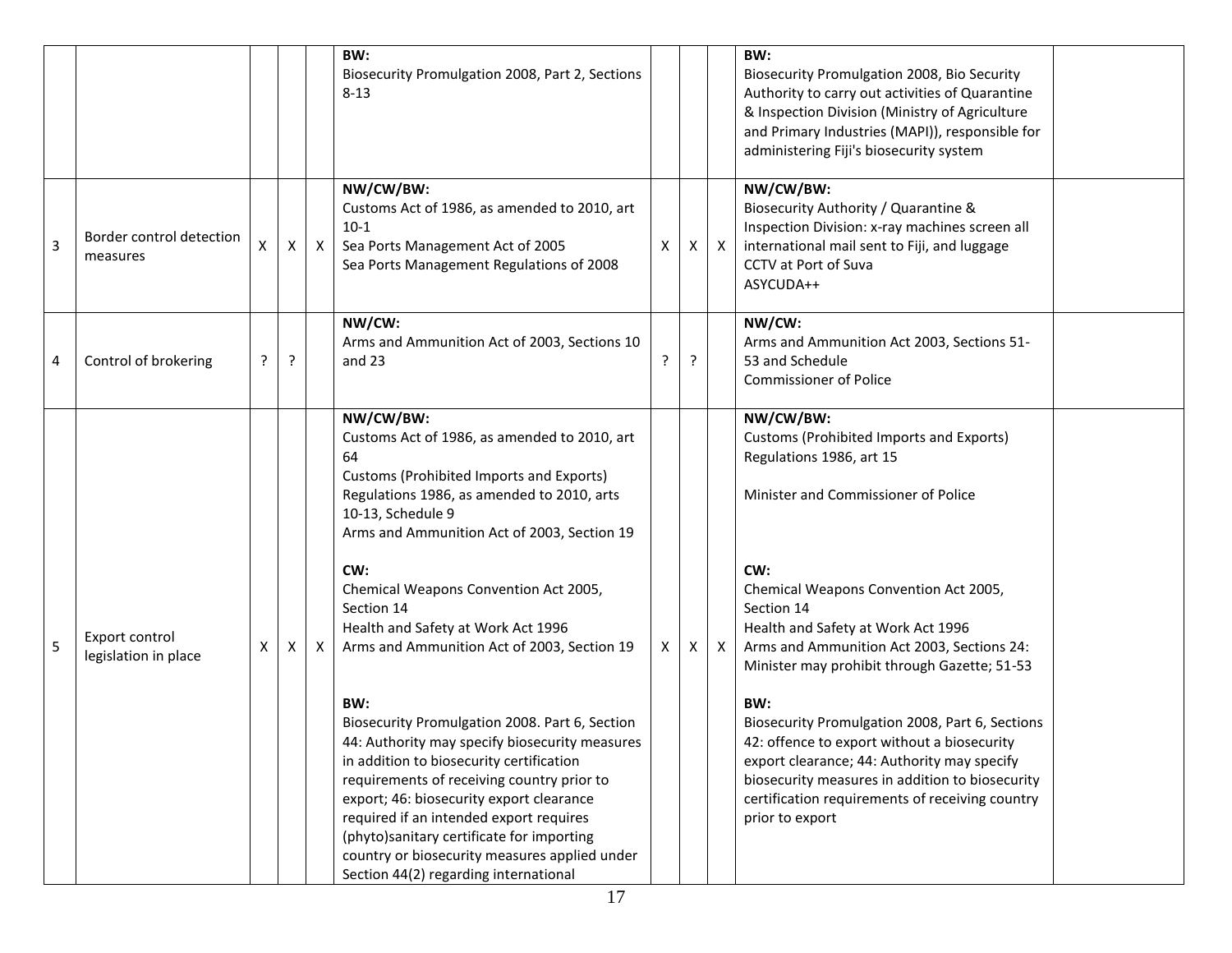|    |                                                            |   |   |              | agreements specifications.                                                                                                                                                                                                                                                                                                                                                                                                                                                                                                    |   |              |              |                                                                                                                                                                                                                                                                                                                                                                                                                                                                                                                          |  |
|----|------------------------------------------------------------|---|---|--------------|-------------------------------------------------------------------------------------------------------------------------------------------------------------------------------------------------------------------------------------------------------------------------------------------------------------------------------------------------------------------------------------------------------------------------------------------------------------------------------------------------------------------------------|---|--------------|--------------|--------------------------------------------------------------------------------------------------------------------------------------------------------------------------------------------------------------------------------------------------------------------------------------------------------------------------------------------------------------------------------------------------------------------------------------------------------------------------------------------------------------------------|--|
| 6  | Licensing provisions and<br>Authority                      | ? | X | $\mathsf{X}$ | NW/CW:<br>Arms and Ammunition Act 2003, Part 3, Arts 5<br>& 6<br>NW:<br>Radiation Health Decree 2009 Part 2<br>CW:<br>Chemical Weapons Convention Act 2005, art 9<br>BW:<br>Biosecurity Promulgation 2008, Sections 32,<br>34, 35 regarding import clearance; 44, 43, 45,<br>46: biosecurity export clearance required if an<br>intended export requires (phyto)sanitary<br>certificate for importing country or biosecurity<br>measures applied under Section 44(2)<br>regarding international agreements<br>specifications. | ? | $\mathsf{X}$ | $\mathsf{X}$ | NW/CW:<br>Arms and Ammunition Act 2003, Arts 51-53<br>and Schedule<br>NW:<br>Radiation Health Decree 2009, Part 2<br>CW:<br>Chemical Weapons Convention Act 2005, art 9<br>BW:<br>Biosecurity Promulgation 2008, Section 42:<br>offence if no clearance for item requiring<br>biosecurity export clearance; Schedule 5:<br>penalties.<br>Biosecurity Promulgation 2008, Section 38:<br>exemption from biosecurity import<br>specifications or requirement for an import<br>permit under this section are not exempt from |  |
|    |                                                            |   |   |              | Biosecurity Promulgation 2008, Section 38:<br>exemption from biosecurity import<br>specifications or requirement for an import<br>permit under this section are not exempt from<br>requirement for biosecurity import clearance<br>Biosecurity Promulgation 2008, Section 8                                                                                                                                                                                                                                                   |   |              |              | requirement for biosecurity import clearance<br><b>Biosecurity Promulgation 2008, Sections 8</b><br>establishes Biosecurity Authority                                                                                                                                                                                                                                                                                                                                                                                    |  |
| 7  | Control lists of<br>materials, equipment<br>and technology |   | Χ |              | CW:<br>Chemical Weapons Convention Act 2005,<br>Schedule                                                                                                                                                                                                                                                                                                                                                                                                                                                                      |   | Х            |              | CW:<br>Chemical Weapons Convention Act 2005, art 9                                                                                                                                                                                                                                                                                                                                                                                                                                                                       |  |
| 8  | Intangible technology<br>transfers                         |   |   |              |                                                                                                                                                                                                                                                                                                                                                                                                                                                                                                                               |   |              |              |                                                                                                                                                                                                                                                                                                                                                                                                                                                                                                                          |  |
| 9  | Inclusion of means of<br>delivery                          |   |   |              |                                                                                                                                                                                                                                                                                                                                                                                                                                                                                                                               |   |              |              |                                                                                                                                                                                                                                                                                                                                                                                                                                                                                                                          |  |
| 10 | End-user controls                                          |   | X | $\cdot$      | CW:<br>Chemical Weapons Convention Act 2005,<br>Section 9                                                                                                                                                                                                                                                                                                                                                                                                                                                                     |   | Χ            | $\cdot$      | CW:<br>Arms and Ammunition Act 2003, Sections 51-<br>53<br>Chemical Weapons Convention Act 2005,<br>Section 9                                                                                                                                                                                                                                                                                                                                                                                                            |  |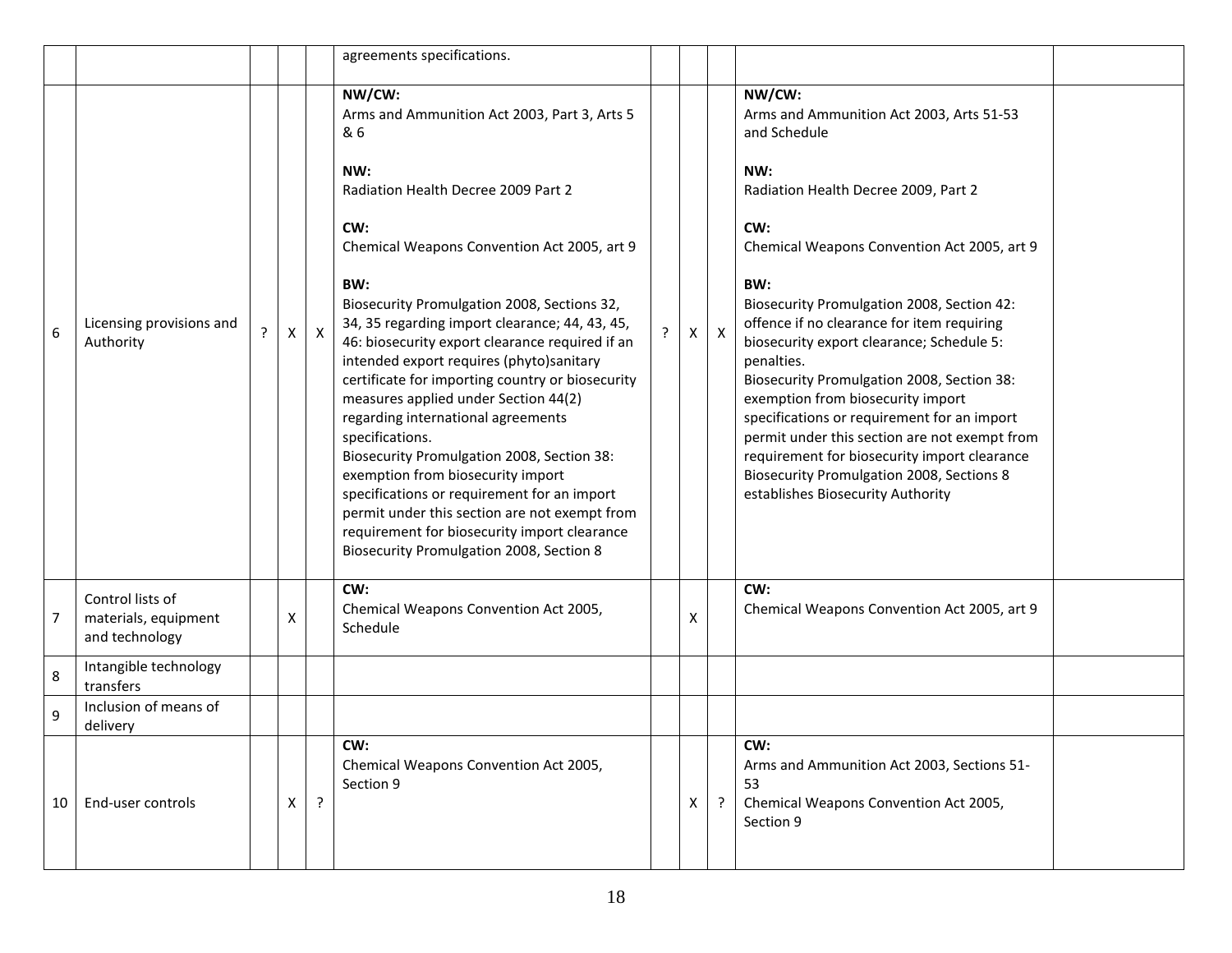|    |                        |   |   |         | BW:<br>Biosecurity Promulgation 2008, Section 44:<br>Authority may specify biosecurity measures in<br>addition to biosecurity certification<br>requirements of receiving country prior to<br>export; 46: biosecurity export clearance<br>required if an intended export requires<br>(phyto)sanitary certificate for importing<br>country or biosecurity measures applied under<br>Section 44(2) regarding bilateral agreements<br>specifications. |   |   |         | BW:<br>Biosecurity Promulgation 2008, Section 44:<br>Authority may specify biosecurity measures in<br>addition to biosecurity certification<br>requirements of receiving country prior to<br>export; 46: biosecurity export clearance<br>required if an intended export requires<br>(phyto)sanitary certificate for importing<br>country or biosecurity measures applied under<br>Section 44(2) regarding bilateral agreements<br>specifications. |
|----|------------------------|---|---|---------|---------------------------------------------------------------------------------------------------------------------------------------------------------------------------------------------------------------------------------------------------------------------------------------------------------------------------------------------------------------------------------------------------------------------------------------------------|---|---|---------|---------------------------------------------------------------------------------------------------------------------------------------------------------------------------------------------------------------------------------------------------------------------------------------------------------------------------------------------------------------------------------------------------------------------------------------------------|
| 11 | Catch all clause       |   |   |         |                                                                                                                                                                                                                                                                                                                                                                                                                                                   |   |   |         |                                                                                                                                                                                                                                                                                                                                                                                                                                                   |
| 12 | <b>Transit control</b> | ? | ? | ?       | NW/CW/BW:<br>Customs Act of 1986, as amended 2010, art 18<br>Customs (Prohibited Imports and Exports)<br>Regulations, as amended 2010<br>Arms and Ammunition Act 2003, Section 22<br>CW:<br>Chemical Weapons Convention Act 2005,<br>Section 14                                                                                                                                                                                                   | ŗ | ? | $\cdot$ | NW/CW/BW:<br>Customs Act of 1986, as amended 2010<br>CW/BW:<br>Customs (Prohibited Imports and Exports)<br>Regulations, as amended 2010<br>Arms and Ammunition Act 2003, Sections 51-<br>53<br>CW:<br>Chemical Weapons Convention Act 2005,<br>Section 14                                                                                                                                                                                         |
| 13 | Trans-shipment control | ? | ŗ | $\cdot$ | NW/CW/BW:<br>Customs Act of 1986, as amended 2010, art.18<br>Customs (Prohibited Imports and Exports)<br>Regulations 1986, as amended 2010<br>CW:<br>Chemical Weapons Convention Act 2005,<br>Section 14                                                                                                                                                                                                                                          | ? | ? | $\cdot$ | NW/CW/BW:<br>Customs Act of 1986, as amended 2010<br>NW/CW:<br>Customs (Prohibited Imports and Exports)<br>Regulations 1986, as amended 2010<br>CW:<br>Chemical Weapons Convention Act 2005,<br>Section 14                                                                                                                                                                                                                                        |
| 14 | Re-export control      |   |   |         |                                                                                                                                                                                                                                                                                                                                                                                                                                                   |   |   |         |                                                                                                                                                                                                                                                                                                                                                                                                                                                   |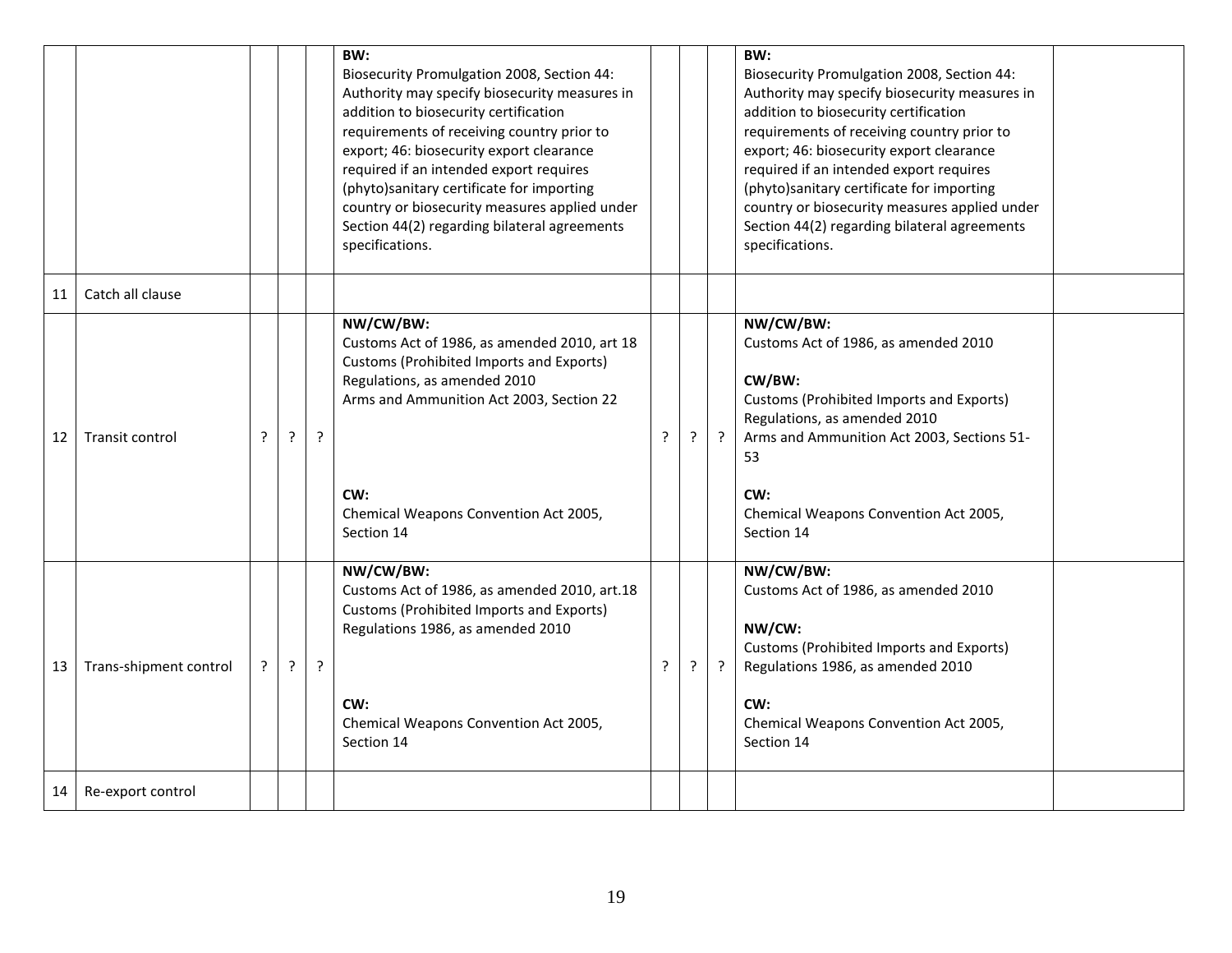| 15 | Control over financing of<br>exports/transhipments<br>that would contribute to<br>proliferation                                        |  | NW/CW/BW:<br>Financial Transactions Reporting Act (FTR Act)<br>2004, revises Proceeds of Crime Act 1998 |  | NW/CW/BW:<br>Financial Transactions Reporting Act (FTR Act)<br>2004, revises Proceeds of Crime Act 1998<br>Financial Intelligence Unit |  |
|----|----------------------------------------------------------------------------------------------------------------------------------------|--|---------------------------------------------------------------------------------------------------------|--|----------------------------------------------------------------------------------------------------------------------------------------|--|
| 16 | Control over services<br>related to exports/<br>transhipments that<br>would contribute to<br>proliferation including<br>transportation |  |                                                                                                         |  |                                                                                                                                        |  |